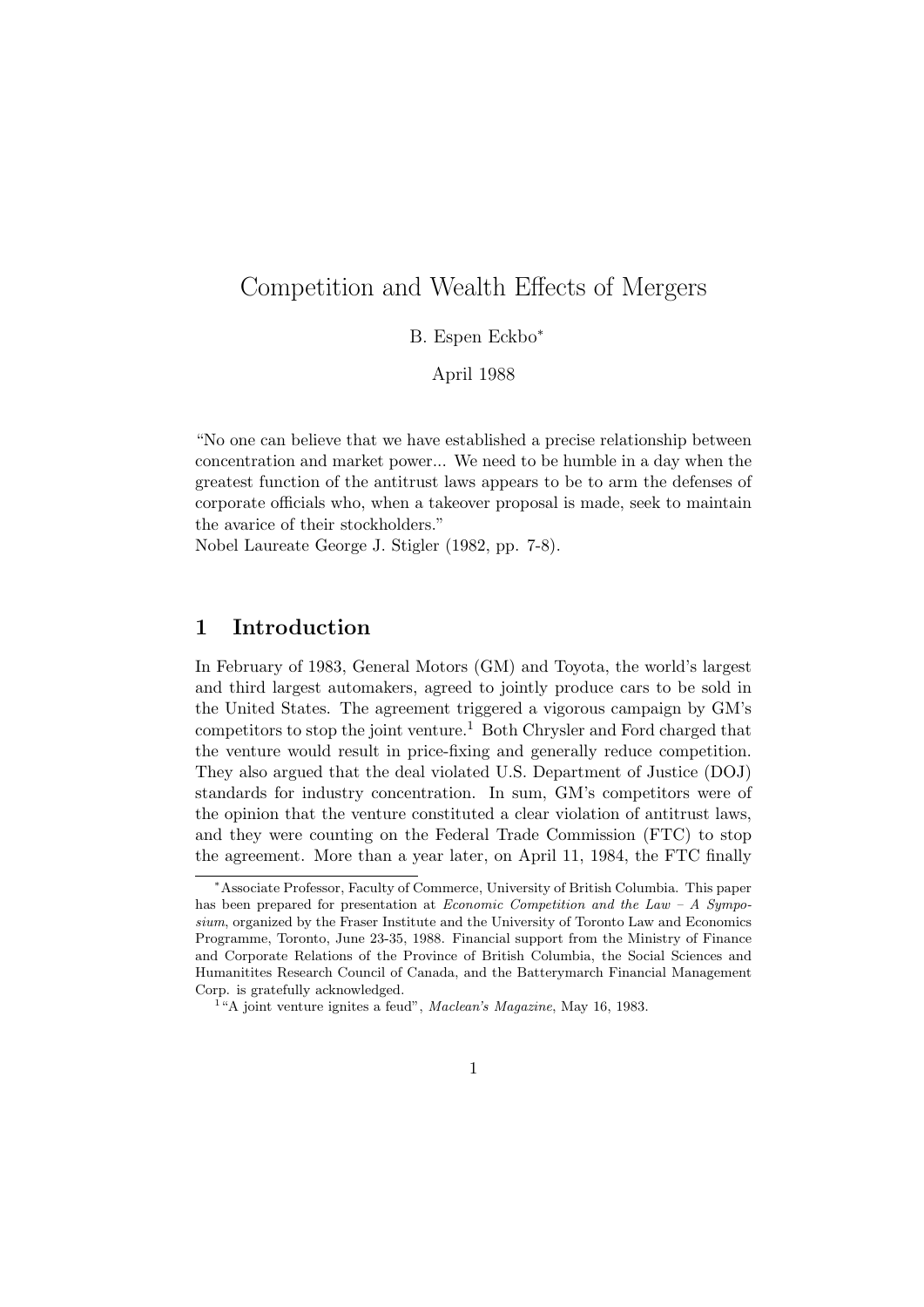#### 1 INTRODUCTION 2

gave approval to a consent agreement which limited GM and Toyota's joint venture to build subcompact cars in Freemont, California.

Apart from bringing to mind Posner's (1969) "porkbarrel" model of antitrust enforcement,<sup>2</sup> this case also points to a fundamental problem in antitrust enforcement: Because the anticompetitve significance of corporate combinations does not represent an observable characteristic, policy makers are forced to rely on largely untested theories in order to justify their decisions. The fundamental inability of the enforcement agencies to systematically separate efficient from anticompetitive mergers invites opportunistic charges of anticompetitive effects. The temptation to prod the FTC into challenging the GM-Toyota venture may have been irresistable precisely because the industry rivals feared the venture would increase competition by realizing economic efficiencies, placing Chrysler and Ford at a competitive disadvantage.

As noted by George Stigler (above quote), the economics profession has provided little –if any– tested knowledge to support the market share and concentration criteria which form the basis for U.S. antitrust policy,<sup>3</sup> and which basically underlies the recent move in Canada towards a more activist policy towards horizontal mergers. Perhaps due to a certain intuitive appeal (the cost of enforcing a tacit collusive agreement is inversely related to the number of producers in the industry), the Market Concentration Doctrine continues to play a dominant role in antimerger enforcement policy. This Doctrine, which is an implication of oligopoly models in the tradition of Cournot ([1838] 1927) and Nash (1950), holds that the degree to which the output of an industry is concentrated in a few firms gives a reliable index of the industry's market power.<sup>4</sup>

The Market Concentration Doctrine has been heavily criticized on both theoretical and empirical grounds. For example, the oligopoly framework behind the Doctrine explicitly rules out competition from potential (not yet established) producers,  $5$  as well as important dynamic aspects of changes

<sup>2</sup>Posner asserts that antitrust investigations by the FTC are initiated "at the behest of corporations, trade associations, and trade unions whose motivation is at best to shift the costs of their private litigation to the taxpayer and at worst to harass competitors." (1969, p.88).

<sup>&</sup>lt;sup>3</sup>Section 3 of this paper contains a brief description of the merger guidelines issued by the U.S. Department of Justice.

 $4$ See, for example, Demsetz (1973).

<sup>&</sup>lt;sup>5</sup>See, e.g., Demsetz (1968). Accounting for the role of potential competition, Demsetz concludes that "We have no theory that allows us to deduce from the observable degree of concentration in a particular market whether or not price and output are competitive"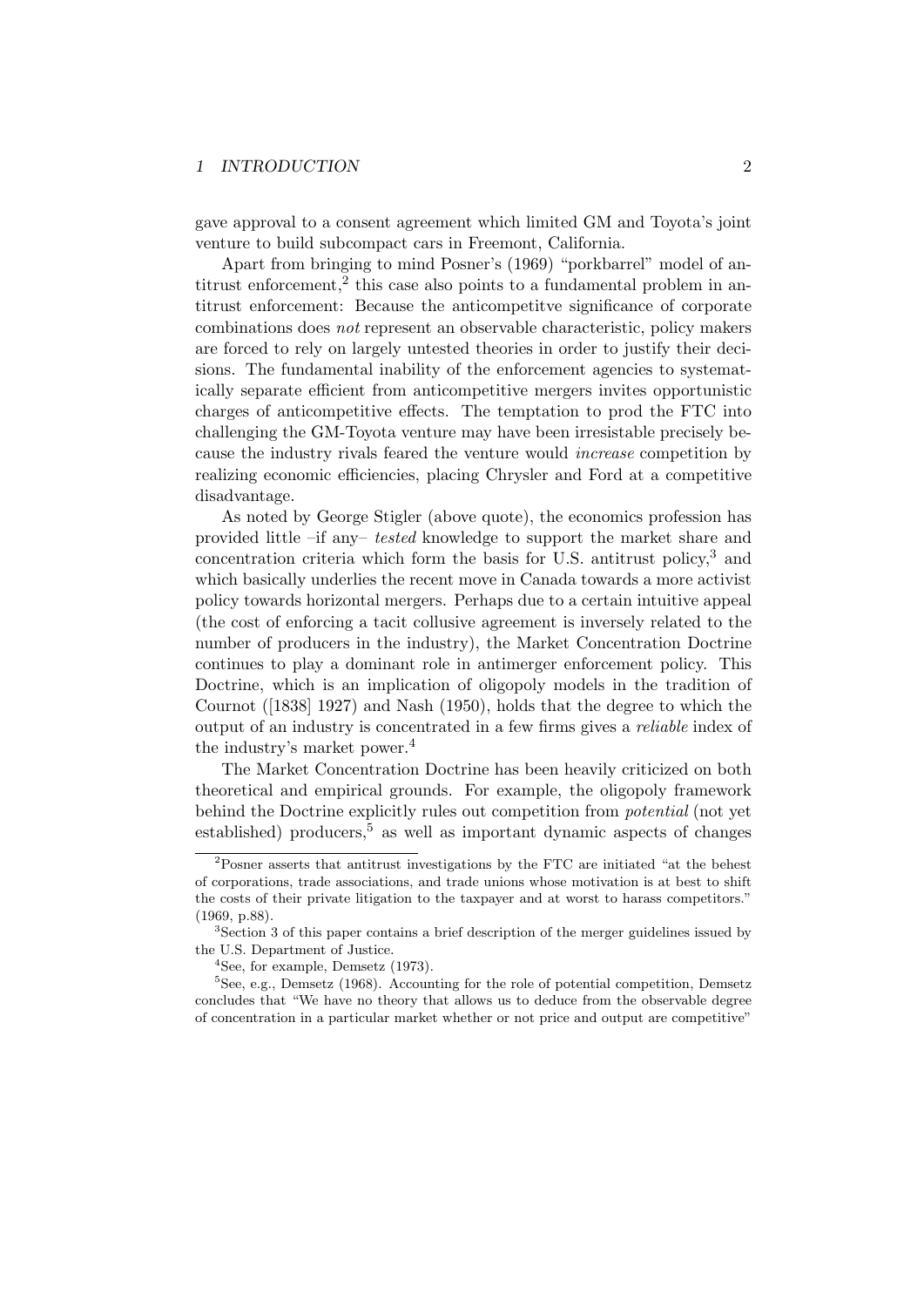in market structure. Markets are inherently dynamic as resources are reallocated in response to new investment opportunities. Competitive pressures cause firms to specialize their productive skills and resources, which in turn leads to increased concentration whenever the resulting cost-advantage increases optimal firm size.<sup>6</sup> In this view, the process of industry concentration is driven by "healthy" competition, with some of the efficiency gains passed on to consumers. Thus, one can view the degree of inductry concentration as an index of competition (through resource specialization) as well as of monopoly power, in which case a deconcentration policy forces a costly, suboptimal duplication of otherwise efficiently allocated corporate resources.

These two conflicting views of the causal links between competition and concentration can only be resolved through systematic empirical evidence. The central empirical implication of the Market Concentration Doctrine is that relatively high levels of industry concentration will be associated with relatively large industry-wide monopoly rents.<sup>7</sup> Following Bain (1951), numerous studies have attempted to test this proposition by estimating the cross-sectional correlation between accounting measures of industry profits and the level of industry concentration.<sup>8</sup> However, although this correlation is indeed typically found to be positive, the same studies have generally failed to show that this evidence discriminates between the Market Concentration Doctrine and alternative proposition that the positive correlation is simply driven by inter-industry differences in risk or average costs of production.<sup>9</sup> Thus, this type of evidence does little to resolve the basic issue concerning the true causal link between competition and concentration.

Furthermore, with the level of aggregation involved in the empirical mea-

<sup>(</sup>pp. 59-60).

 ${}^{6}$ See, e.g., McGee (1971), Peltzman (1977) and Lustgarten and Thomadakis (1980) for a further elaboration of this point.

<sup>7</sup>A closely related but somewhat less general prediction is that high levels of concentration will be associated with relatively high, supracompetitive product prices. Although evidence of supracompetitive pricing is sufficient to conclude that market power is present, it is clearly not necessary: monopoly rents can also be generated by means of collusion on non-price variables, by monopsonizing inputs, or by sophisticated price discrimination schemes that need not be evident through the observed product price.

 ${}^{8}$  For a survey of the literature on the "structure-conduct-performace" paradigm, see, e.g., Scherer (1970) and Weiss (1974).

 $^{9}$ Brozen (1970), Demsetz (1973), Peltzman (1977), and Carter (1978) present evidence supporting the theory that industry concentration is predominantly a result of the expansion of relatively cost-efficient producers. The issue of cross-industry variation in risk is not explicitly addressed in this literature.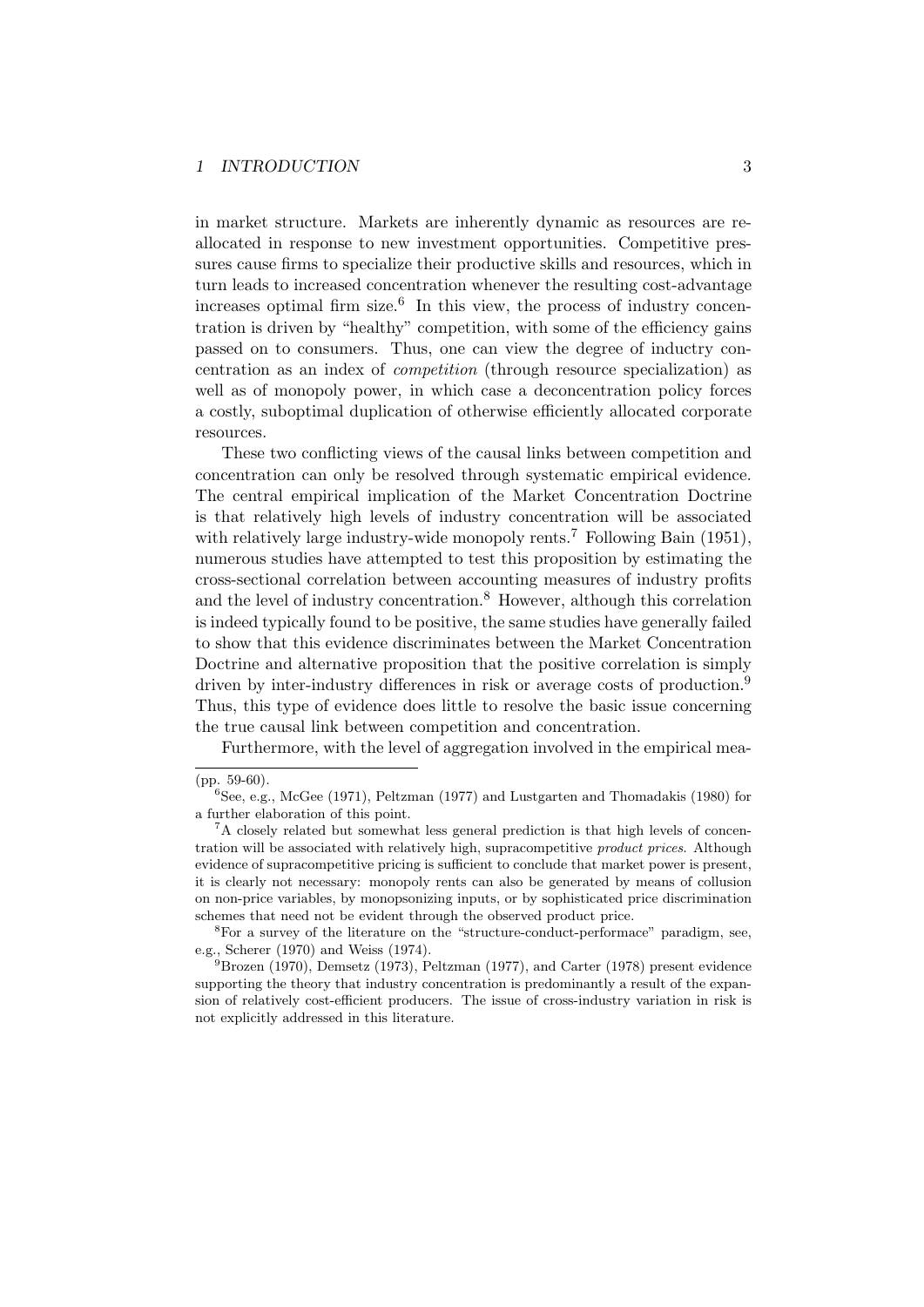sures of profitability, and since merger is only *one* particular route to increased concentration, the empirical estimates of the correlation between industry concentration and profits provide little –if any– basis for determining an optimal public policy towards mergers. A merger policy ought to be based on systematic evidence on the relationship between changes in industry concentration and firm profitability, based directly on the history of merger activity. Some first evidence of this type is reported in Eckbo (1985) and is reviewed in this paper. I also review in some detail the principle, originally developed in Eckbo (1983) and Stillman (1983), of using stock prices to analyze market expectations as to the anticompetitive significance of horizontal mergers. This approach has a theoretical foundation lacking in the traditional structuralist approach to diagnose market power effects of mergers. Stated simply, merger-induced changes in industry members' stock prices provide direct evidence on the existence of monopolistic wealth transfers, which is the central necessary result of increased market power. This contrasts with the traditional, indirect approach, which is to infer the opportunity for such wealth transfers by referring to some abstract monopoly model.

For example, in the context of the GM-Toyota venture, rather than speculating that the venture might reduce competition because the venture resembles a collusive arrangement (the traditional approach), the Eckbo-Stillman approach involves (i) estimating the wealth impact of the joint venture using stock market data, and (ii) analysing whether it is reasonable to interpret the estimated wealth effect as (discounted) monopoly profits rather than gains/losses expected to follow from economically efficient corporate combinations. Interestingly, over the ten days surrounding the first public announcement of the joint venture in 1983, the stock price of GM rose by a significant 10 percent in excess of the market, while the prices of Crysler and Ford fell a significant 9 and 2 percent, respectively. Is this price fall consistent with the charge that the market expected the venture to limit competition in the auto industry? The discussion in this paper provides a basis for analysing questions of this type. Indeed, this methodology was used by the FTC itself during the inquiry which eventually led the agency to the final consent agreement with GM and Toyota in 1984.<sup>10</sup>

<sup>&</sup>lt;sup>10</sup>The U.S. Department of Justice have also shown an interest in using the Eckbo-Stillman methodology to diagnose anticompetitive mergers: "[One] tool that might be considered [for detecting price fixing], an Antitrust Division lawyer said, would be a study of stock prices of companies involved in a merger and their competitors", Wall Street Journal, January 10, 1984, p. 3.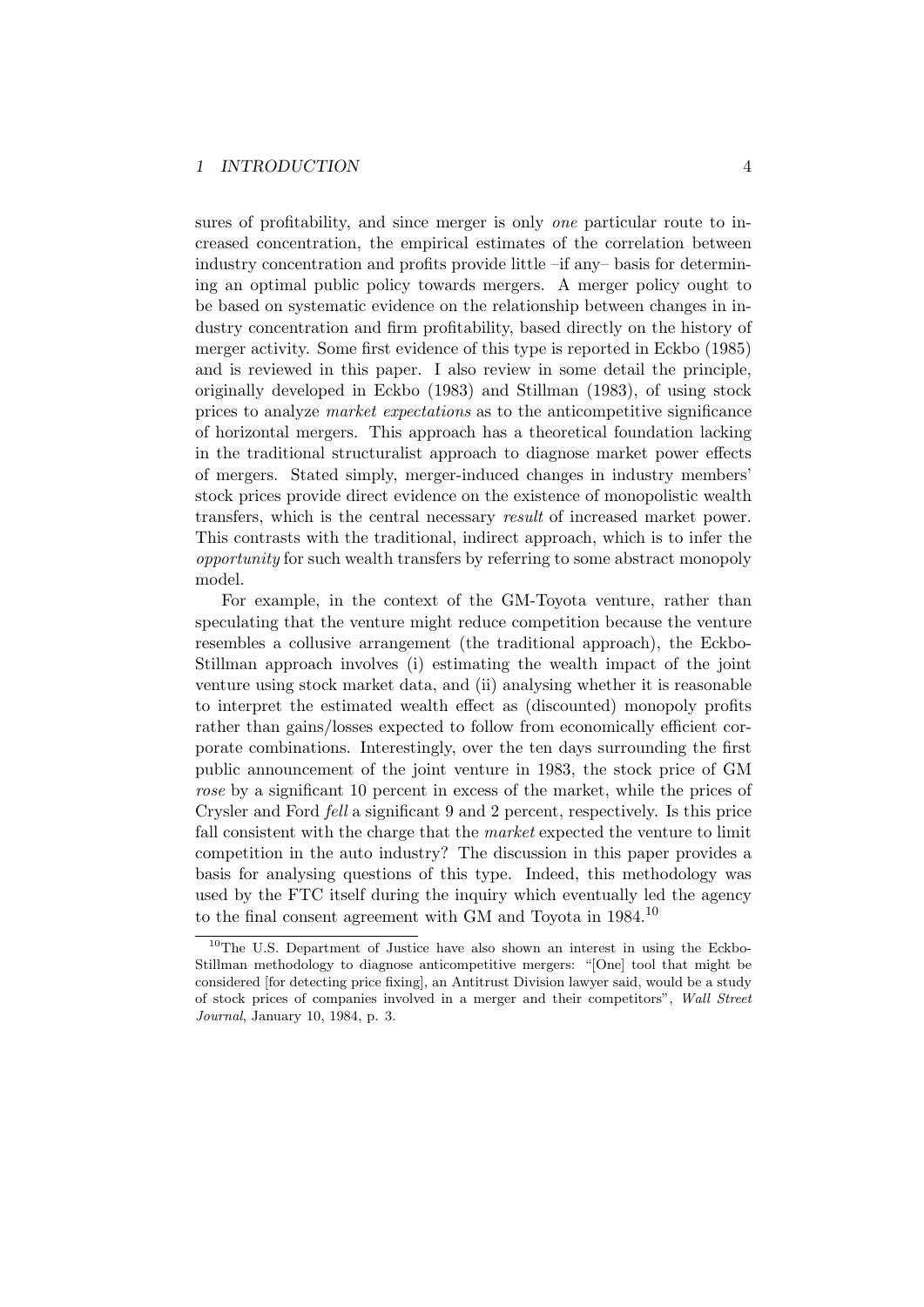The rest of the paper is organized as follows. Section 2 gives a nontechnical description of methodological issues and outlines the nature of the empirical tests. A survey of the U.S.-based evidence is found in Section 3. This section also presents some first results for Canadian horizontal mergers. Concluding remarks are found in Section 4.

# 2 Diagnosing Anticompetitive Mergers

# 2.1 The Basic Methodological Framework

#### 2.1.1 A Simple Illustration

A principle advantage of using security price data to measure economic effects is their high quality. North-American stock exchanges are among the world's most efficient capital markets.<sup>11</sup> The textbook assumptions are all there for a competitive, informed market, such as relatively low transaction costs, frequent trading, unimpeded entry on both sides of the market, and rapid, low-cost information dissemination. Stock prices set in an efficient market reflect all publicly available information about the future prospects for the respective stock issues, and prices change quickly to incorporate the economic consequences of new information. Thus, if one knows a priori at what point in time a certain type of information became publicly available, one can use the price changes at that point in time to "read" how the market interpreted the information. In the context of this paper, stock price changes, conditional on events where information concerning mergers and acquisitions became publicly available, are used to derive the market's expectation about the microeconomic consequences of these investments.

The advantage of stock price data in drawing inferences about the valuation changes induced by events like mergers and tender offers is illustrated by the following example. Suppose the objective is to judge whether a given merger has produced market power, and that the only available information is the history of the price of the merging firms' product before and after the merger took place. One would then run into the following types of problems. (1) Since firms can extract monopoly rents without changing the observed product price (e.g., by lowering product quality) we would certainly fail to

 $11$  For a discussion of the concept of market efficiency, and much of the related empirical work, see, e.g., Fama (1970, 1976). Fama's (1970, p. 383) definition of an efficient market as one 'in which prices "fully reflect" available information' is the definition used in this paper.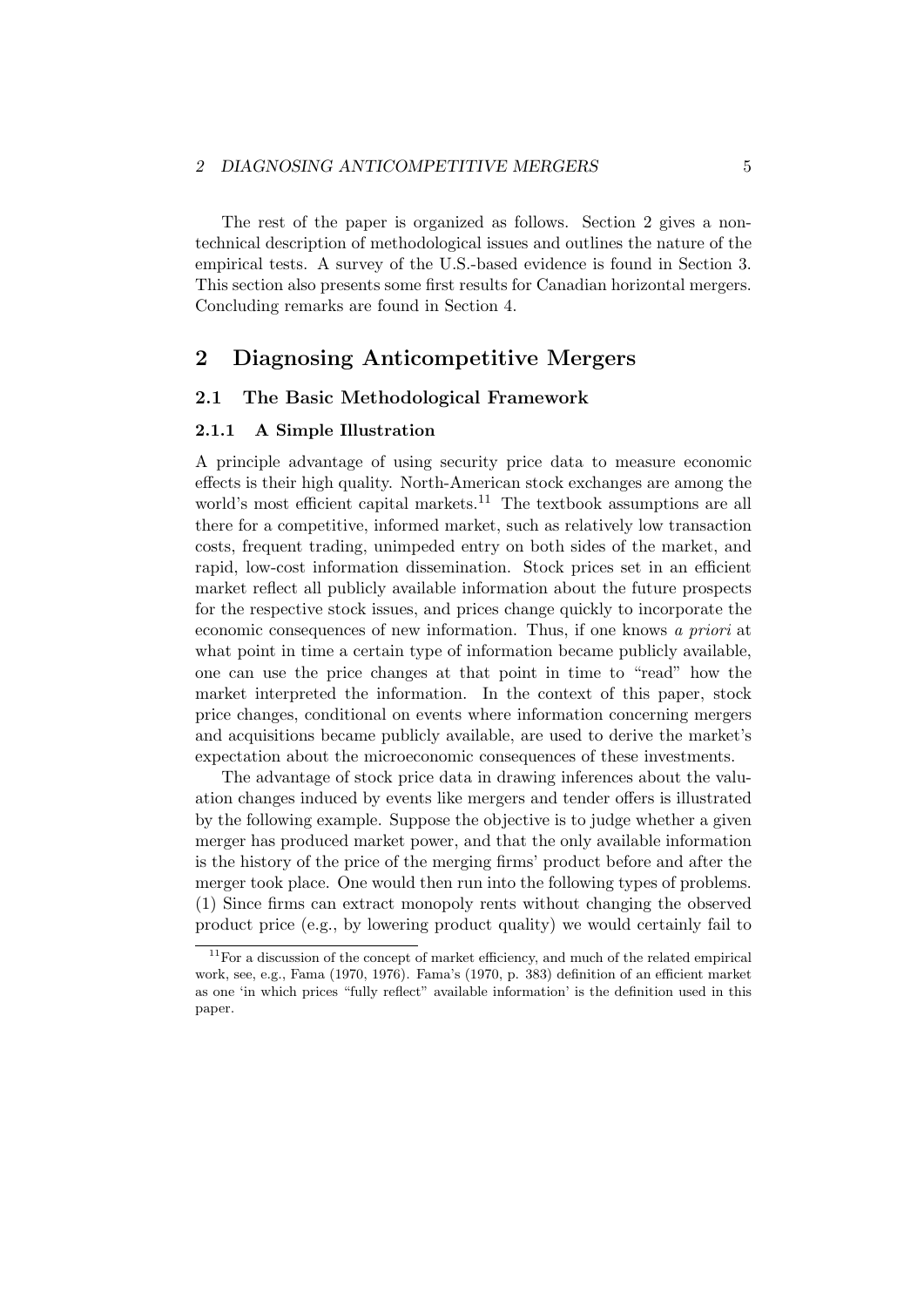recognize monopolistic mergers unless we do in fact observe a change in the product price around the time of the merger. (2) If we are looking for product price changes due to the merger, we need to predict what the product prices would have been in the absence of the merger. There is currently no generally accepted theory which gives such a prediction on product prices. (3) In order to identify product price changes caused by the merger, we need to predict at what point in time the merger actually starts to have an impact on these prices (is it half a year, one year, or five years after the merger date?).

The theory behind the use of security price data presents a solution to all of these three problems: Security prices represent the net impact of the merger on the firms' future cash flows (regardless of whether the impact comes through prices, quality, costs, etc.); there is a well developed equilibrium model describing expected (or "normal") security price behavior; and we know security prices will on average adjust correctly to the merger in formation at the time when this information becomes publicly available. Thus, the relatively small, difficult to measure yearly accounting profit change induces a relatively easily measured, discounted adjustment in the stock price of the merging firm.

The following framework helps illustrate this principle further. The firm's current total market value,  $V$ , equals the discounted future expected net cash flows to the firm. These periodic expected cash flows are generated by producing  $Q_t$  units of the firm's product, each costing  $c_t$  (dollars per unit) in purchased inputs, and selling them at the unit price  $p_t$ . The cost per unit,  $c_t$ , depends directly on the unit cost of purchased inputs, and inversely on the level of technological efficiency or "skill" with which the firm assembles the input to produce its final product. Let  $R_t$  denote the economic rents (or profits) earned by the firm in period  $t$ . By definition, in any period  $t$ ,

$$
R_t \equiv (p_t - c_t)Q_t. \tag{1}
$$

V is the present value of all future expected  $R_t$ 's:

$$
V = \sum_{t=0}^{\infty} E(R_t)/(1 + r_t)^t,
$$
\n(2)

where  $r_t$  is the appropriate discount rate in period t, given the perceived riskiness of  $R_t$ , and E denotes expected value. Now, suppose the market receives news that our firm is about to merge with another firm, and that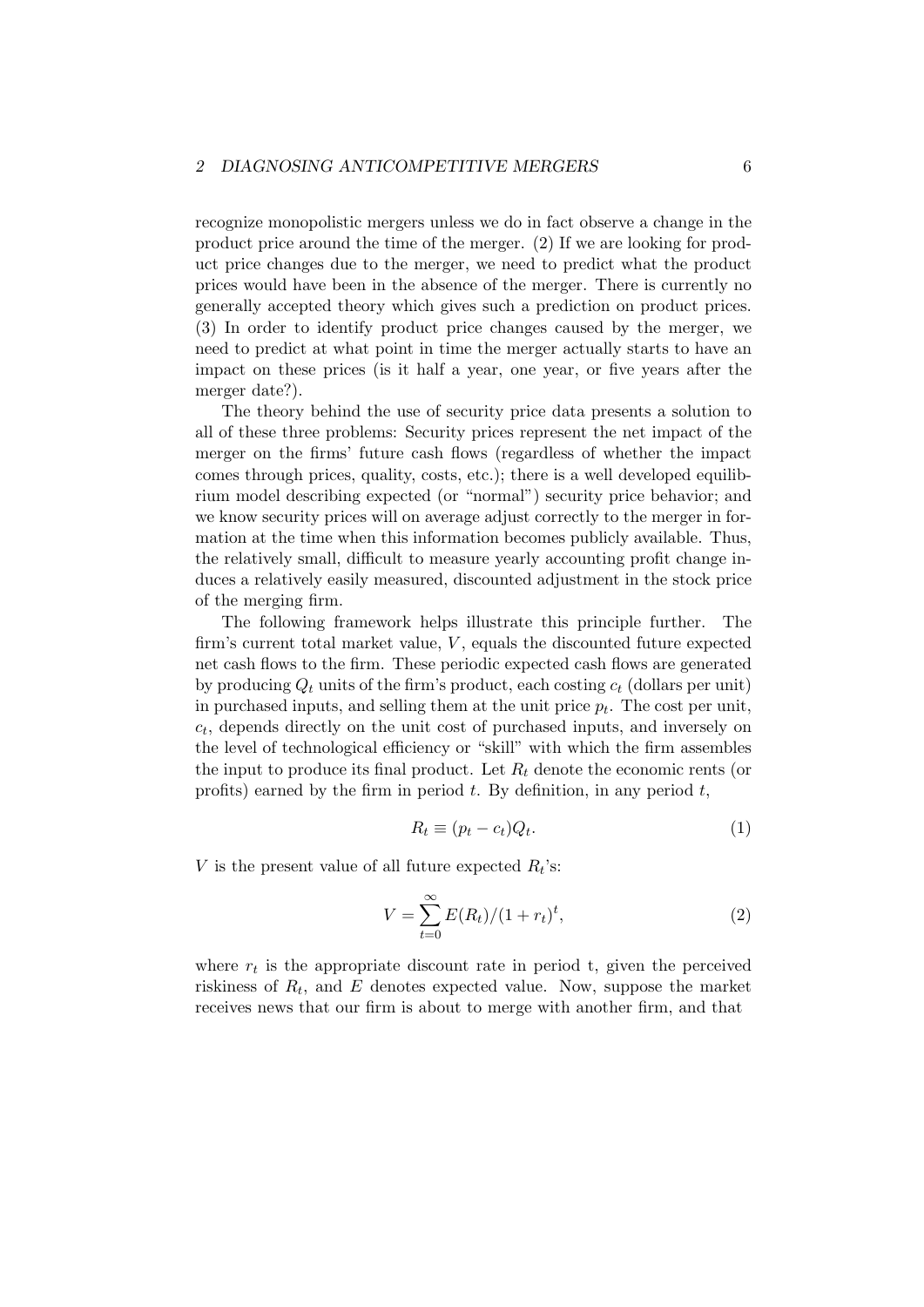- (i) the market accurately estimates the effect of the merger on the future values of  $p_t$ , and  $c_t$ , and this information is instantaneously incorporated into the new value of the firm,  $V'$ ;
- (ii) prior to the merger news, the market's estimated probability that this company would merge was zero, and the merger news changed this probability to one; and
- (iii) the market assesses the only effect of the merger to be a  $k\%$  permanent increase in all future periods'  $R_t$ , and that the firm's optimal rate of output will remain unchanged.

Since, in this example,  $R'_t = (1 + k)R_t$  for all future periods, it follows that:

$$
V' - V = \sum_{t=0}^{\infty} [(1+k)E(R_t) - E(R_t)]/(1+r_t)^t = kV,
$$
\n(3)

or, equivalently,

$$
(V'-V)/V=k.\t\t(4)
$$

In other words, the percent change in the market value of the firm due to the merger announcement equals the percent change in all future periods' rents.

### 2.1.2 Generalizations

As discussed below, although one or more of assumptions (i)–(iii) may be violated in any particular case, the basic interpretation of the observed change in the value of the merging firms remains essentially intact:

(i) Accurate and Instantaneous Reflection of New Information: One of the most thoroughly tested propositions in the field of financial economics is the efficient markets (or rational expectations) hypothesis. In our context, this hypothesis holds that the average investor cannot expect to make profits by designing a trading strategy where he is buying or selling the securities of the merging firms based on the information produced as a consequence of the merger announcement. For this to hold, the market must on average correctly interpret the consequences of a merger for the value of the merging firm, and this information must be swiftly incorporated into security prices.

For example, if the market systematically overvalues a merging firm due to misreading the information in the merger announcement, one can expect to earn positive profits by purchasing the shares of the merging firm once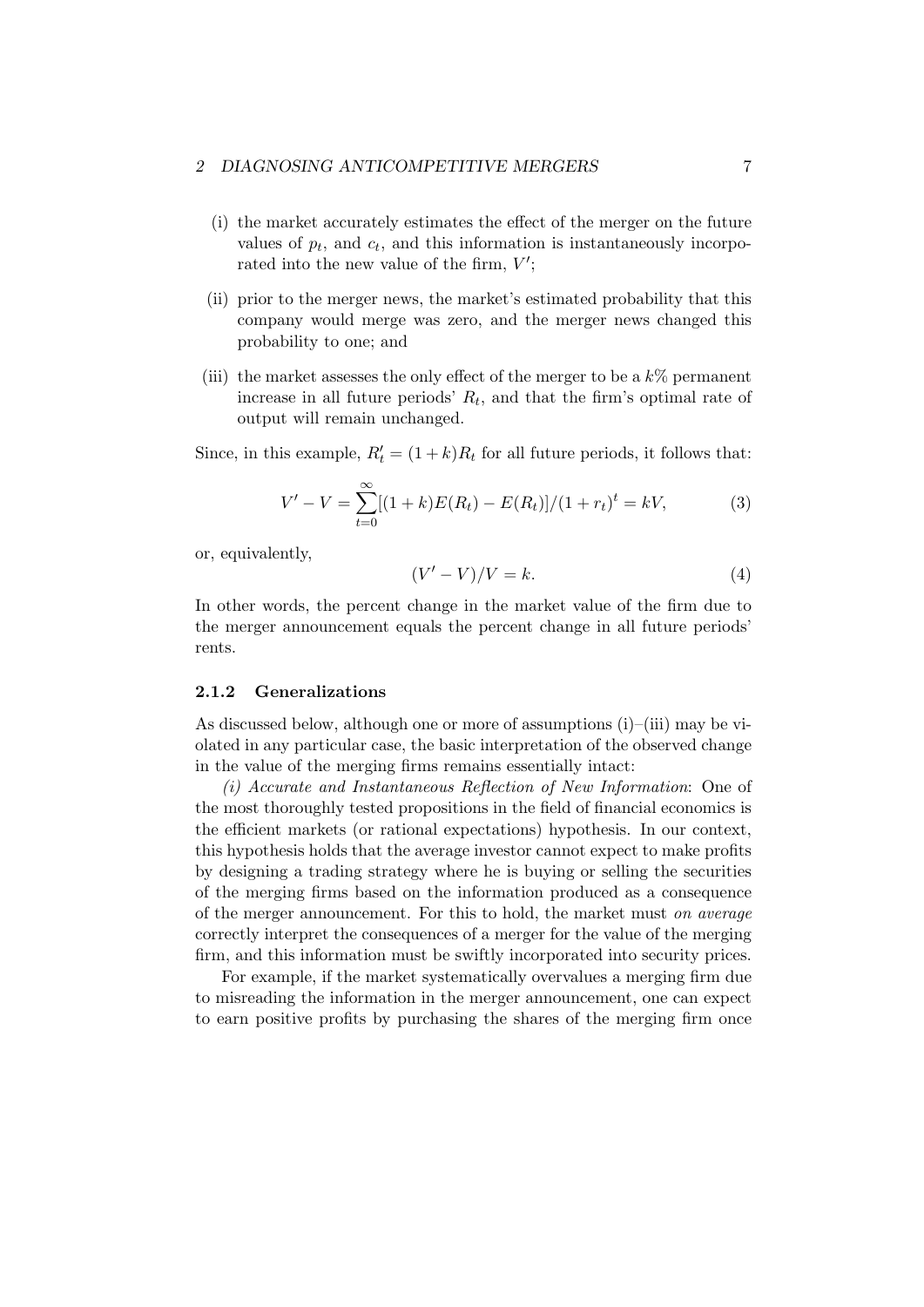the announcement is made. Competition among investors to capitalize on this profit opportunity would drive the share price of the merging firm to the point where the expected arbitrage profit is zero. Furthermore, this would happen sufficiently fast that only "first movers" (such as "insiders") would have a chance to profit from the merger information. The numerous empirical studies of mergers and tender offers support this efficient markets argument. As a result, we can interpret the average impact of a set of merger announcements, where the average is taken across a sample of independent mergers, as an unbiased –or rational– estimate of the true economic consequences of the merger for the value of the firms involved.

(ii) Partly Anticipated "News": In the stylized example above we assumed that the market's estimate of the probability that the merger will take place is zero before the announcement and one afterwards. Realistically, this probability –which I denote as  $\pi$ – exceeds zero prior to the announcement, because some earlier news leaks have led the market to partly anticipate the merger. Furthermore, few announcements drive  $\pi$  to one. There may remain several sources of uncertainty concerning whether the merger will actually take place (and how soon) even after stockholders have approved a merger. For example, minority stockholder lawsuits can delay or prevent a merger which has been approved by both firms' boards. Antitrust law enforcement agencies can block an announced acquisition, or order divestiture even after the merger has taken place.

Let  $\Delta \pi$  denote the change in  $\pi$  caused by a particular merger announcement. Without loss of generality, equation (3) can be rewritten as

$$
(V'-V)/V = \Delta \pi k. \tag{5}
$$

That is, the percent change in the market value of the merging firms as a result of the merger announcement equals the percent change in the net earnings multiplied by the change in the market's estimated probability that the earnings changes will actually materialize (through the merger). Equation (5) indicates that to obtain the most powerful statistical tests of the impact of a merger announcement, one should use an event (or series of events) which maximizes  $\Delta \pi$ . The literature on mergers indicates that the first public announcement of the merger *proposal* is such an event.<sup>12</sup>

(iii) A Non-Constant Increase in  $R_t$ : The methodology does in no way depend on assumption (iii) in the above illustration. Generally speaking, the merger will change future cash flows in a complex manner, and not with

<sup>12</sup>See Jensen and Ruback (1983) and Eckbo (1988) for reviews of the literature.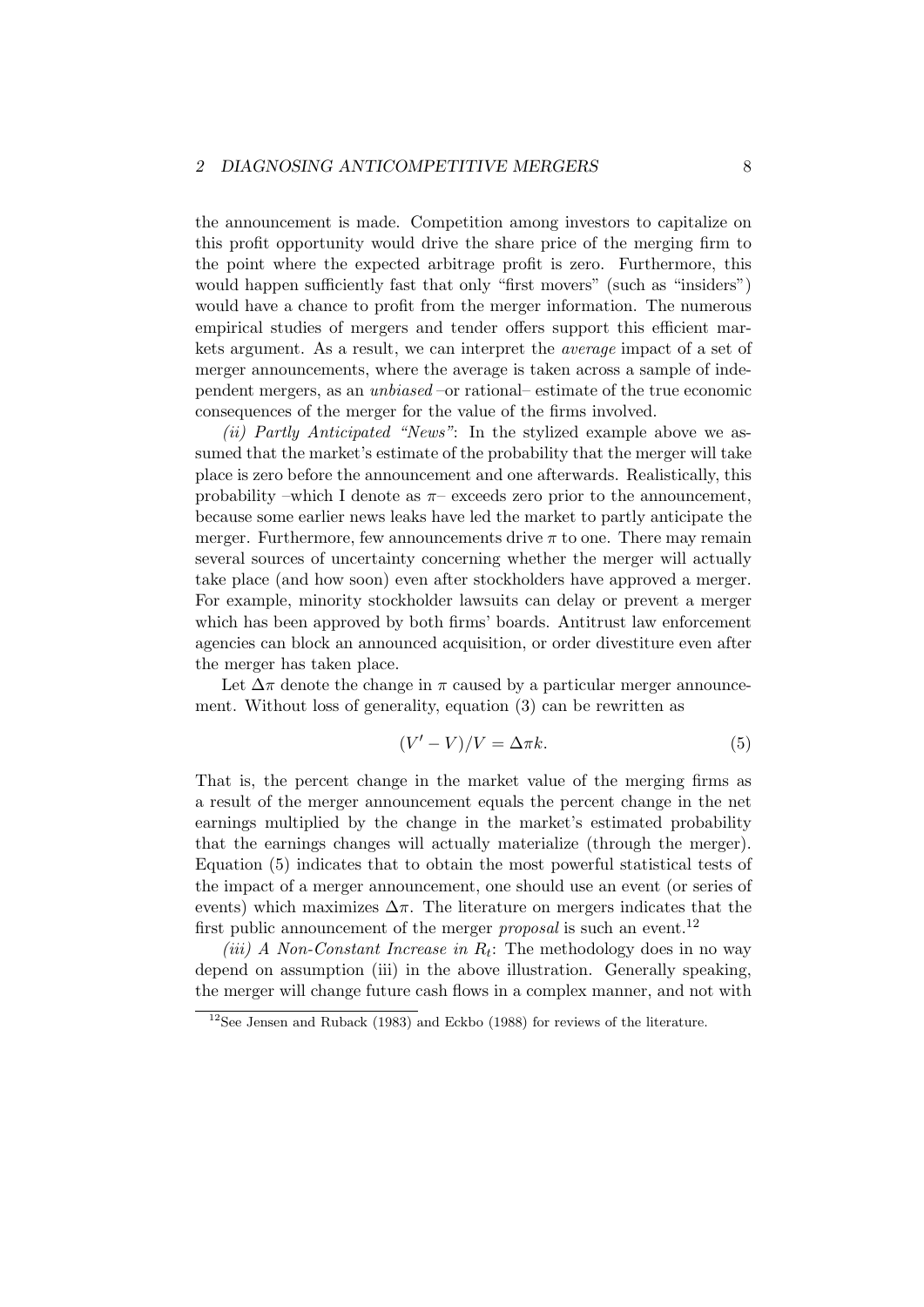a k% increase in all future periods'  $R_t$ . If we relax this k% assumption, the observed value of  $(V'-V)/V$  still represents the present value of the change in all future periods'  $R_t$ . Thus, the sign and magnitude of  $(V'-V)/V$ continue to measure the wealth effect of the merger announcement.

# 2.1.3 Procedures for Estimating  $(V'-V)/V$

The fact that the merger information is incorporated into stock prices literally within minutes of the announcement suggests that one should use transaction-to-transaction prices in the empirical tests. However, available data sources for security price movements records at best the daily (closing to closing) price change of each security.<sup>13</sup> If one measures security price movement over one day, daily security price movements which are "normal", i.e., unrelated to the merger announcement per se, must be subtracted in order to arrive at an estimate of  $(V'-V)/V$ . To arrive at this normal price movement, it is common to assume that stock returns are generated by the following "market model":

$$
r_{jt} = \alpha_j + \beta_j r_{mt} + \epsilon_{jt},\tag{6}
$$

where  $r_{it}$  and  $r_{mt}$  are the rate of return on the security of company j and the (usually value-weighted) market portfolio over period (day) t, and  $\epsilon_{it}$  is a random error term assumed to have an expected value of zero and to be uncorrelated with the market return. This model incorporates the fact that most securities tend to move up or down with the market. Thus, the realized return  $r_{it}$  is adjusted for market-wide movements to isolate the component of the return due to news events related to the merger/acquisition.<sup>14</sup>

The stocks unexpected or abnormal return over period t,  $AR_{it}$ , is then defined as the difference between the realized return over period  $t$  and the return that was expected at the beginning of the period, given model (6).

<sup>&</sup>lt;sup>13</sup>Standard data sources are the stock price tapes compiled by the Center for Research in Securities Prices at the University of Chicago, covering firms listed on the New Yorkand the American Stock Exchange, and the University of Laval, covering firms listed on the Toronto Stock Exchange.

<sup>&</sup>lt;sup>14</sup>The parameter  $\beta_i$  measures the sensitivity of the j'th firm's return to market movements. The term  $\beta_j r_{mt}$  is the portion of the return to security j that isover due to market-wide factors. The parameter  $\alpha_j$  measures that part of the average return on the stock which is not due to market movements. Lastly, the term  $\epsilon_{jt}$  measures that part of the return to the firm which is not due to movements in the market or the security's average return. See, e.g., Fama (176) and Scwert (1981) for a further discussion of the market model and its applications.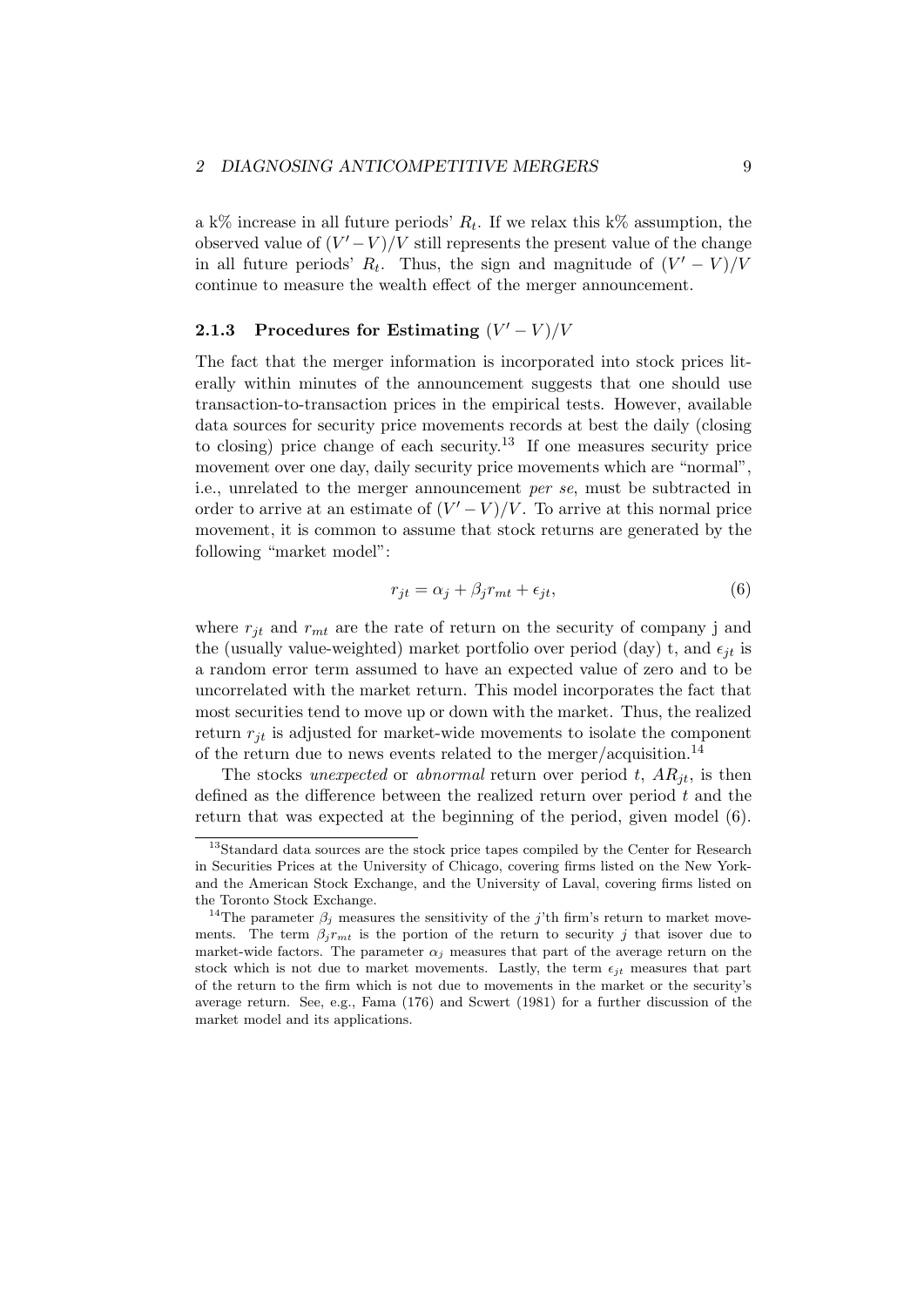Thus, if we define period  $t$  as the day when the merger is announced, then the average value of  $AR_{it}$  in a sample of independent mergers represents an unbiased estimate of the impact of the merger announcement on the typical merger in the sample. Readers interested in a detailed description of this estimation procedure in the context of Canadian mergers are referred to Eckbo (1986).

# 2.1.4 Relating the Abnormal Return  $(AR)$  to Alternative Economic Hyoptheses

Once the merger-induced abnormal returns to merging and related firms have been measured, the problem is to interpret the data so as to distinguish between anticompetitive and efficient mergers. Referring to Exhibit 1, let M denote the merging firms; R the horizontal rivals of M; Y the "upstream" firms selling inputs to M and R; and Z the "downstream" firms purchasing outputs from M and R. Table 1 summarizes the implications of "Market Power" hypotheses and "Productive Efficiency" hypotheses in terms of the sign of  $AR_i$ , i = M, R, Y, Z, in response to news which increases the market's estimate of the probability that the merger/acquisition will take place (probability-increasing events). The implications of probability-decreasing events (e.g., news that antitrust authorities attempt to block the proposed merger) follows trivially from Table 1, except, as discussed in Section 2.3 below, in the case of information dissemination under the efficiency hypothesis.

It is immediately clear from Table 1 that the abnormal stock returns to M-firms cannot be used to empirically discriminate between the market power and productive efficiency arguments. Both classes of theories imply gains to M-firms in response to probability-increasing events (and losses from subsequent probability-decreasing events). Thus, the following discussion focusses on the R-, Y- and Z-firms. The conceptual analysis is then followed by a discussion of empirical evidence, which is currently available for M- and R-firms only.

## 2.2 Mergers and Market Power

While market power theories take several forms, they all share the assumption that supracompetitive prices following the merger will not attract new entrants into the industry. In the absence of government supported entry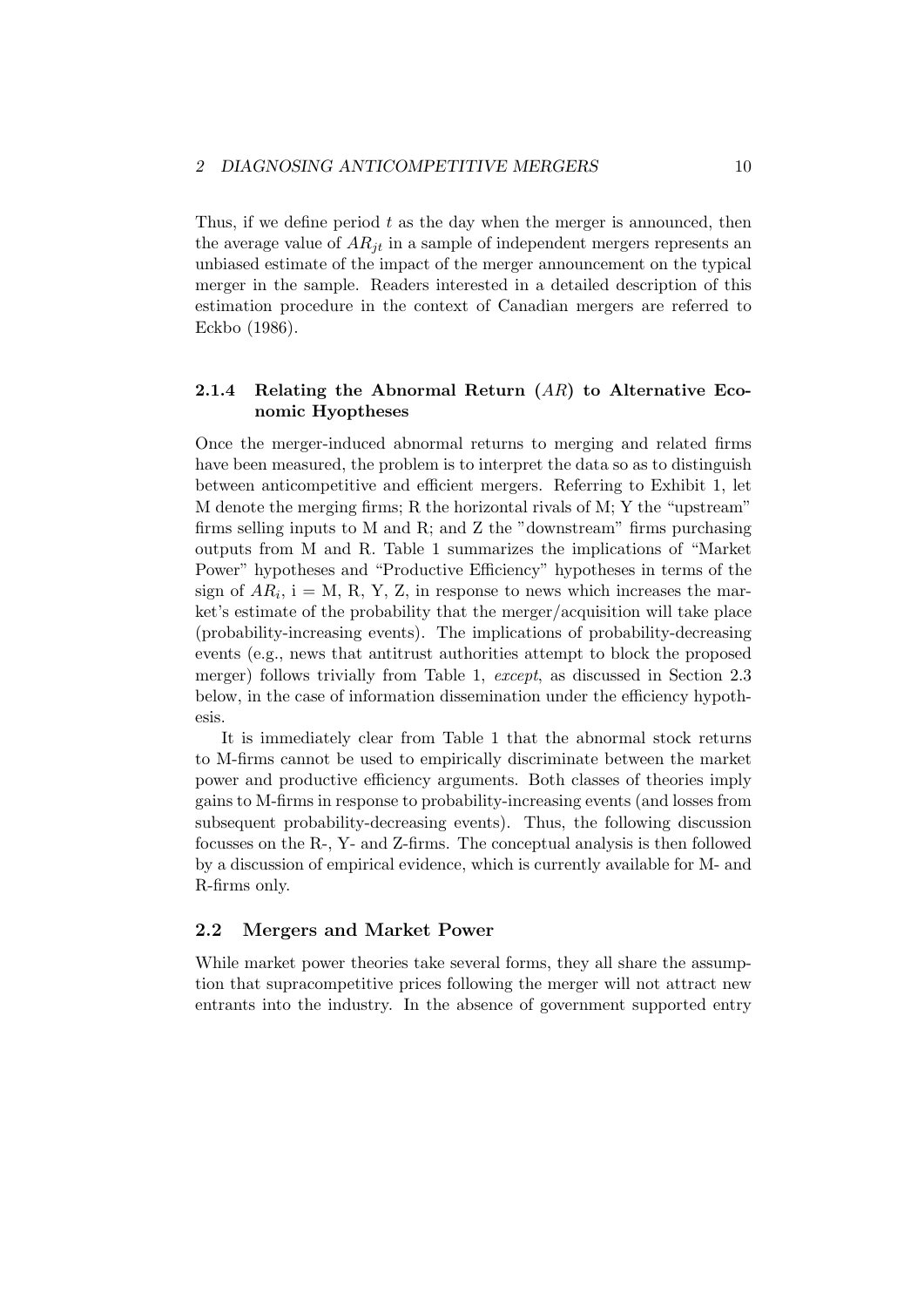barriers, (such as patents, licenses, tariffs, etc.) this amounts to assuming that the process of transferring resources to the industry where market power is exerted is sufficiently slow to allow supracompetitive pricing for a significant period of time. Of course, as potential entrants have acquired the specialized skills and technology to enter, the additional supply by these new rivals will force prices down again to a competitive level. Meanwhile, however, a substantial wealth transfer from consumers (or sellers of inputs) to the industry of the merging firms is presumed to have taken place.

### 2.2.1 Enhanced Collusion

The enhanced collusion hypothesis states that the merging firms, after the merger has been consummated, cooperate with one or more of the other firms in the same industry (i.e., the rivals) to extract consumer or producer surplus from Z and Y firms. How can a merger induce price collusion among rival producers in the same industry? The traditional collusion (or cartel) argument presumes the incentive to coordinate the production rates of the individual firms within an industry is a function of the costs of monitoring the cartel agreement.<sup>15</sup> It is hypothesized that a horizontal merger will reduce the monitoring costs (by reducing the number of independent firms in the industry) to the point where a collusive agreement becomes profitable in the short run. The fewer the firms in the industry, the more visible are each producer's actions, and the higher the chance of detecting members who try to "free-ride" (or cheat) on the cartel by secretly increasing output.

### 2.2.2 Dominant Firm Model

A variant of the collusion model is the dominant firm hypothesis under which a subset of the firms in the industry (or, in the extreme, only the merged "dominant" firm) finds it optimal to produce a marginal output (or input) restriction on their own. The only difference is that in this situation rivals who choose to stay outside the collusive agreement might gain even more than "insiders" since the former group does not bear the costs of the output restriction necessary to support the supracompetitive product price. Of course, the fact that for sufficiently small rivals it may be more profitable to stay outside (and free-ride on the efforts of the cartel) rather than being inside and sharing in the output restriction makes cartel agreements inherently unstable.

 $15$ See, e.g., Stigler (1968).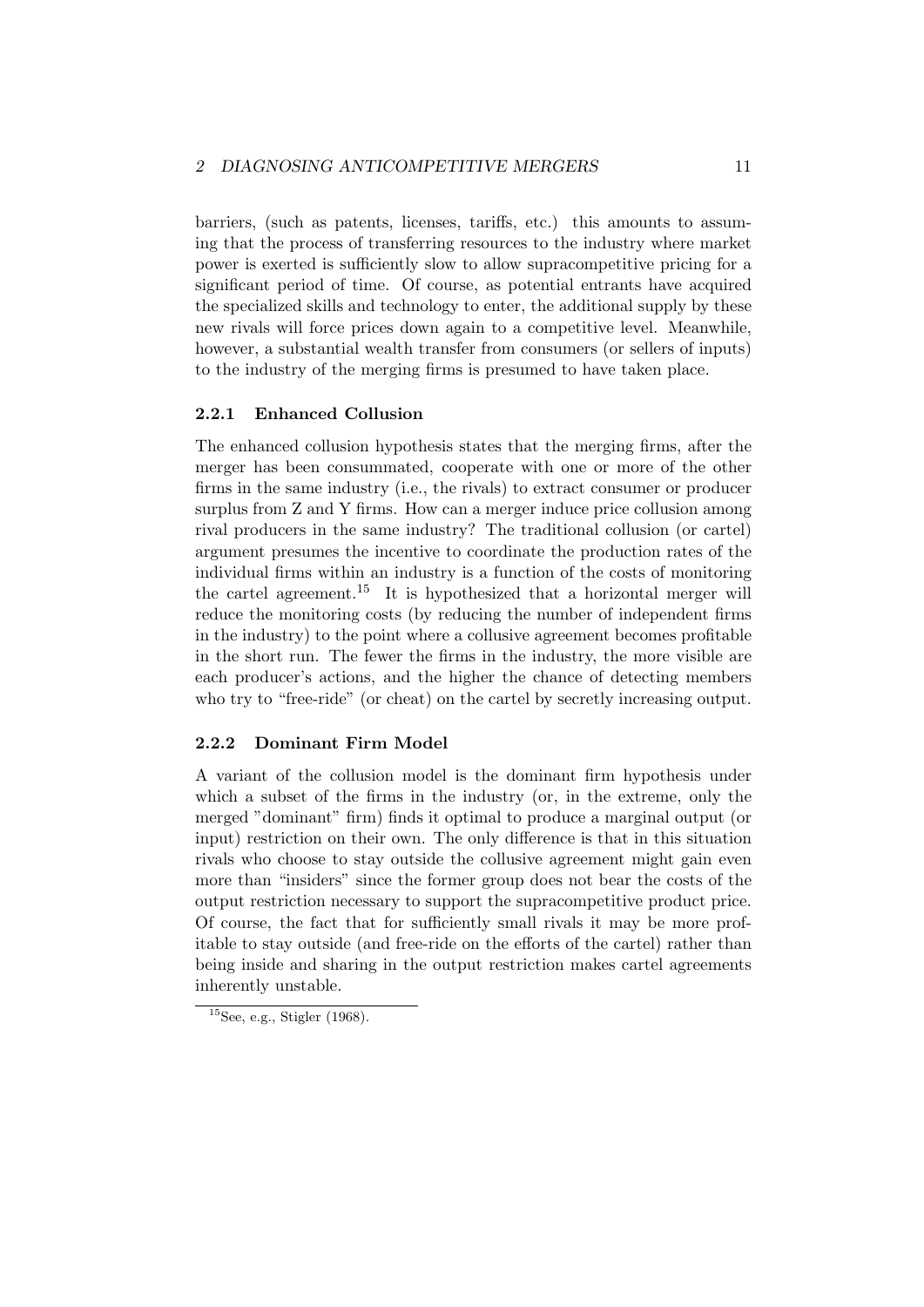#### 2.2.3 Predatory Pricing Model

The predatory pricing argument differs from both the collusion and dominant firm models in that the merged firm now is assumed to represent a "threat" to its horizontal rivals. Specifically, it is assumed that by acquiring the target firm, the new and bigger acquiring firm gains a cost advantage which allows him to initiate a price war which will drive some or all of the horizontal rivals out of business. Of course, if this was the whole story, consumers and sellers of inputs would welcome mergers leading to predatory pricing. The crucial assumption behind the predation argument is that after the competitors have been driven out, the dominant firm can raise the product price to a level above the level existing prior to the price war. Furthermore, the dominant firm must somehow be able to sustain this supracompetitive price level for a significant period of time without attracting new entrants (or without inducing previous competitors to re-enter).<sup>16</sup>

# 2.2.4 Empirical Implications

Any market power theory implies that wealth is somehow transferred to the industry exerting market power from downstream firms or consumers (in the case of monopoly power) or from upstream firms (in the case of monopsony power). The existence of such monopolistic wealth transfer would be reflected in  $AR_Y < 0$  or  $AR_Z < 0$ , depending on whether it is over the input market or the output market (or a combination of the two) the monopolizing industry exerts its power. Furthermore, under the collusion or dominant firm arguments, the rival firms share in the wealth transfer, thus the prediction is  $AR_R > 0$  for these firms. Conversely, predatory pricing implies that  $AR_R < 0$ , since the rivals suffer through the price war, exit, or are bought out at depressed prices.

## 2.3 Mergers and Productive Efficiency

Productive efficiency –or "synergy"– theories hold that the merger is a way of implementing new and more efficient production/investment strategies. It is hypothesized that the market values of the merging firms increase because of an increase the skill-level or technology with which the firm combines inputs to produce outputs, which causes a reduction in production costs and an increase in profits. Realization of technological complementarities;

 $16$ See, e.g., McGee (1980) for a review of the predatory pricing argument.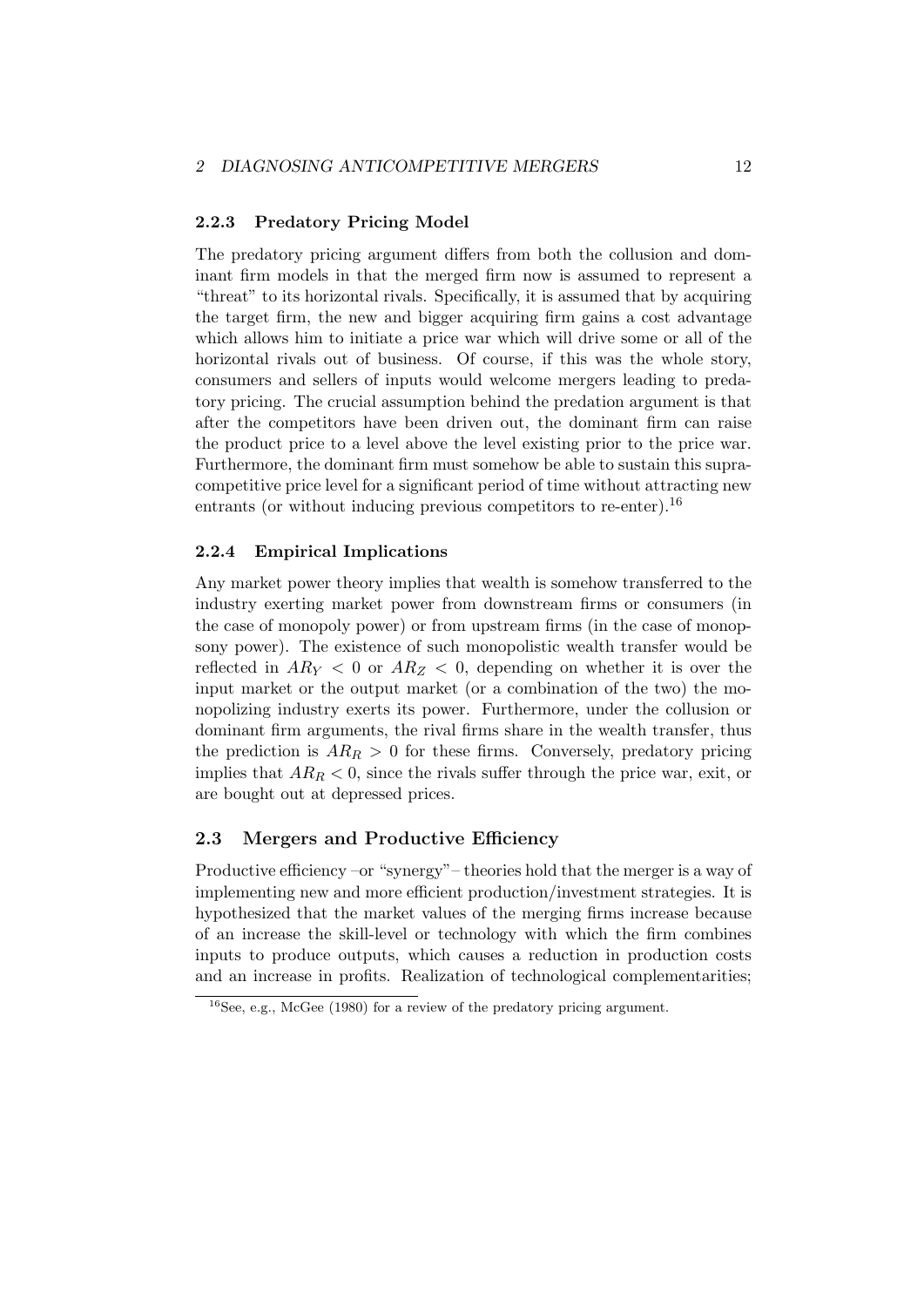replacement of inefficient management teams and organizations; taking advantage of unused corporate tax credits; reducing bankruptcy costs; etc., are frequently cited examples of this class of theories. The impact on the R, Y, and Z firms depends on (a) whether the merger affects the product price; and (b) whether the merger provides information about efficiency gains that are available to non-merging firms as well. I treat these two possibilities separately.

#### 2.3.1 Product Price Changes

Clearly, if the efficiency gains are large, and if they lead to an increase in the joint output of the two merging firms, the result will be downward pressure on the product price. With a downward sloping industry demand curve, the additional output from the merged firm can only be sold at a price that is lower than the pre-merger product price. In a competitive industry this will lower the product price facing all producers in the industry. The implications of this price fall is clear: Ceteris paribus, it will reduce the market value of the rivals  $(AR_R < 0)$  and increase the market value of downstream consumers  $(AR_Z > 0)$ . Essentially, the efficiency savings benefit consumers through a lower product price (per unit of quality), in part at the expense of the horizontal rivals of the merging firms. Suppliers of inputs will also benefit  $(AR_Y > 0)$  if the increased production by the merging firm raises input prices (i.e., if the supply curve in the input market is upward sloping).

A cost reduction realized within the merging firms may not necessarily lead to an expansion of their output and subsequent reduction in the product price. If the scale of the two firms is not changed, the benefit from the cost reduction is completely internalized by the acquiring and acquired firms. With zero product price effect (since there is zero change in industry supply) the merger will, *ceterus paribus*, tend to have a zero wealth impact on the R, Y, and Z firms. Thus, the productive efficiency hypothesis, when focusing exclusively on the consequences of changes in industry output and in the product price, predicts a non-positive impact on the rivals, and a non-negative impact on consumers and sellers of inputs in response to probability-increasing events.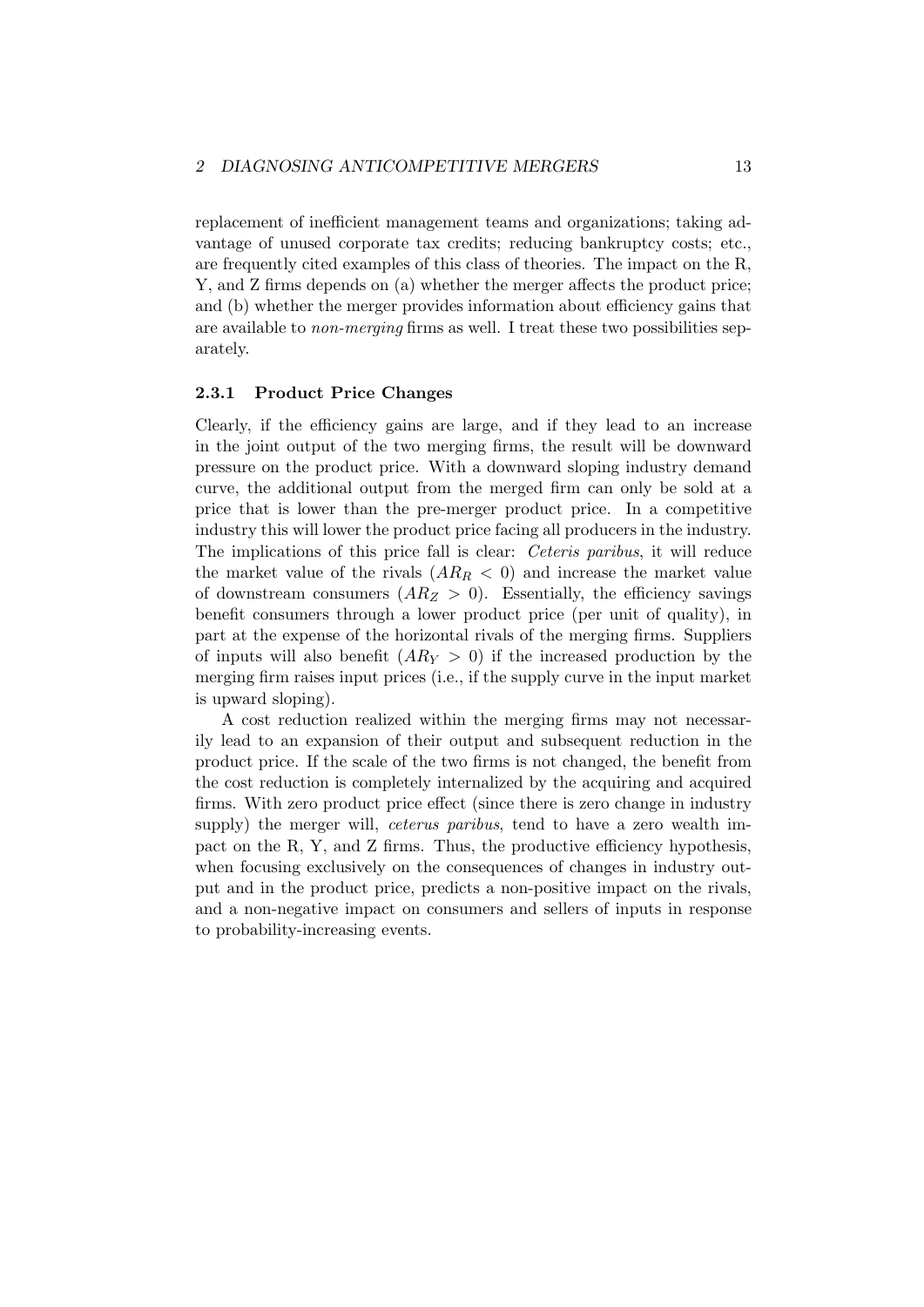#### 2.3.2 The Effect of Dissemination of Valuable Information

Focusing exclusively on the effect of a possible product price decrease ignores an essential aspect of the interdependency between the merging firms and their close competitors. Since the production technologies or skills of firms in the same industries are closely related, news of a proposed efficient merger can signal opportunities for the rivals to increase their productivity as well. That is, a change in economic efficiency for the merging firms can –through dissemination of information concerning the merger– also cause an expected change in the efficiency level of the rivals. This "spillover" effect arises if the innovation which caused the efficiency change is not perfectly and costlessly patentable, and if the resources needed to implement the change are not completely specialized to the two merging firms. In this case, there is likely to be some positive information effect on the rivals, since the merger essentially signals reductions in future costs of production for these closely related firms as well. Since the value of  $AR$  reflects the net impact of this positive information effect of the negative product price effect, the implication of the productive efficiency hypothesis for the sign of  $AR_R$  depends on the relative magnitudes of these two opposing effects. Thus, for events increasing the probability of merger, we have that the sign of  $AR_R$  is indeterminate under the efficiency argument.

Finally, an interesting implication arises for mergers that are unexpectedly challenged after announcing a proposal to merge. If the merger is anticompetitive, then a (correct) decision to block the merger simply reverses the valuation effects predicted in Table 1 for all firms involved. However, if the merger is motivated by efficiency, and if the announcement signals significantly reduced future costs for rivals, then a (mistaken) decision to block the merger may not reverse the market value increase experienced by rivals. Prohibiting the output-increasing merger reduces the degree to which the product price falls, but the prohibition does not inhibit the spread of the technological improvements to the rivals. Therefore, the prediction is that the announcement to challenge efficiency-induced mergers will reduce the market value of the merging firms, but will not reverse the gains to the rivals.<sup>17</sup> Thus, observing  $AR_R > 0$  for rival firms *both* in response to the merger proposal announcement and in response to the subsequent anitrust complaint announcement is consistent with the efficiency argument. At the

<sup>&</sup>lt;sup>17</sup>An exception to this arises when the antitrust challenge inhibits the speed or efficiency with which the rivals utilize the improved production techniques, perhaps by discouraging future efficiency-induced mergers between these rivals and similar bidders.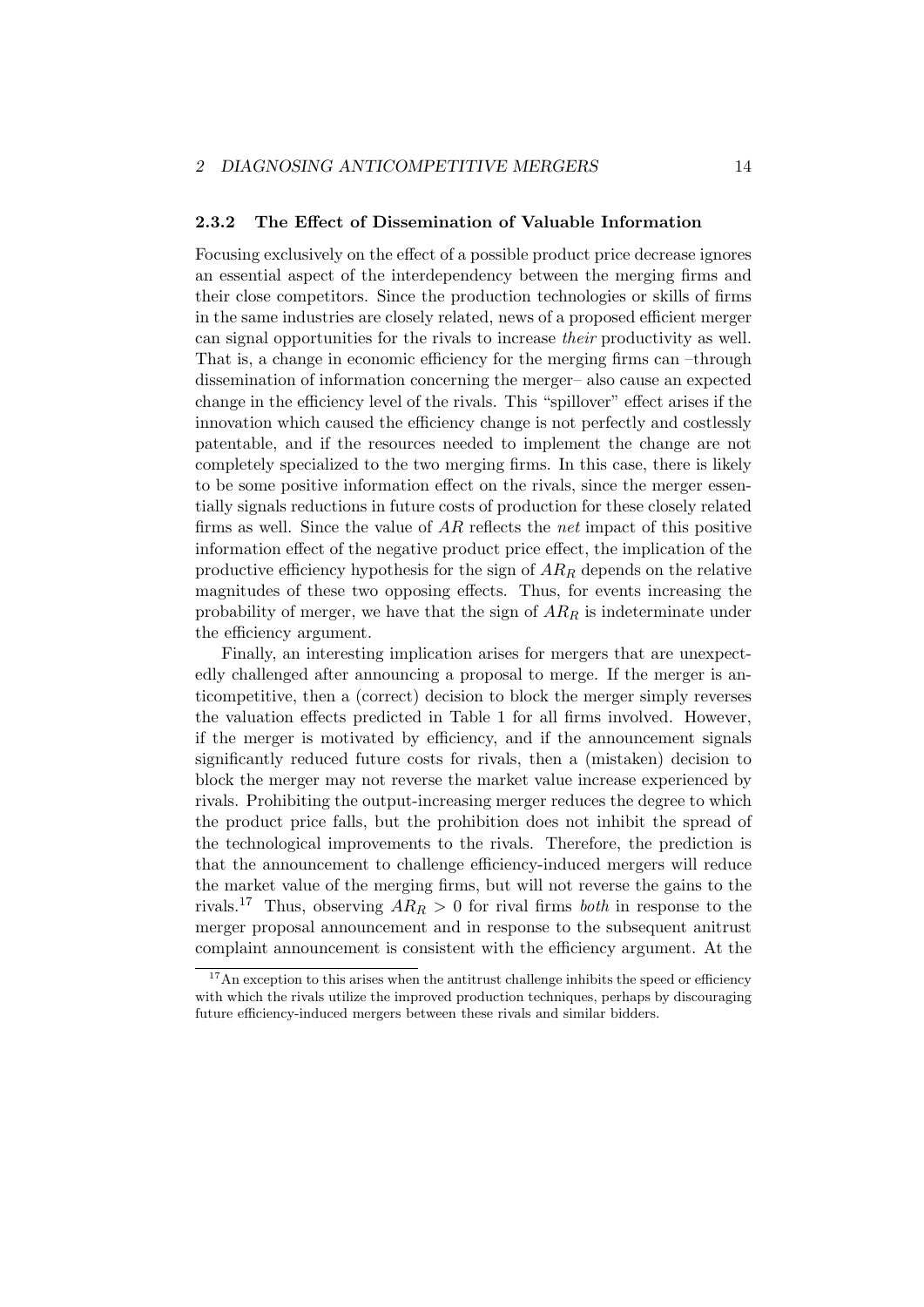same time, this type of evidence would be inconsistent with all of the market power arguments discussed above. As shown in Section 3, below, Eckbo (1983) and Eckbo and Wier (1985) use this distinction to test whether mergers in the U.S. that were challenged by the antitrust authorities typically would have been anticompetitive.

## 2.4 Some Further Implications for Public Policy

Government agencies responsible for deciding whether or not to allow a proposed merger to go through generally have access to probability-increasing information events (such as the merger proposal announcement) only. From the above, the agencies can in principle always use the abnormal stock performance of upstream firms  $(AR<sub>Y</sub>)$  or downstream firms  $(AR<sub>Z</sub>)$  in response to a probability-increasing event to separate anticompetitive from efficient mergers. However, if the stock returns of these firms are not available, the agencies must rely on the abnormal returns to the horizontal rivals of the merging firms. As summarized below, while the inferences that one can make from the performance of the rival firms based on a probability-increasing event are less clear-cut, the information is still useful for the purpose of avoiding the mistake of challenging efficient mergers.

# 2.4.1 Policy Implications of the Rival Firm Performance in Response to the Initial Merger Announcement

|           |              | $AR_R > 0$                                                   | $AR_R < 0$   |
|-----------|--------------|--------------------------------------------------------------|--------------|
|           | <b>Block</b> | 1) Collusion                                                 | 4) Predation |
| Antitrust |              |                                                              |              |
| Response  |              | Don't Block   3) General Efficiency   2) Specific Efficiency |              |

(1) Collusion: If the merger creates a dominant firm with a significant increase in market power, or if it increases the chances of successful collusion, then the resulting increased product price will induce positive abnormal returns to rival firms on the announcement date.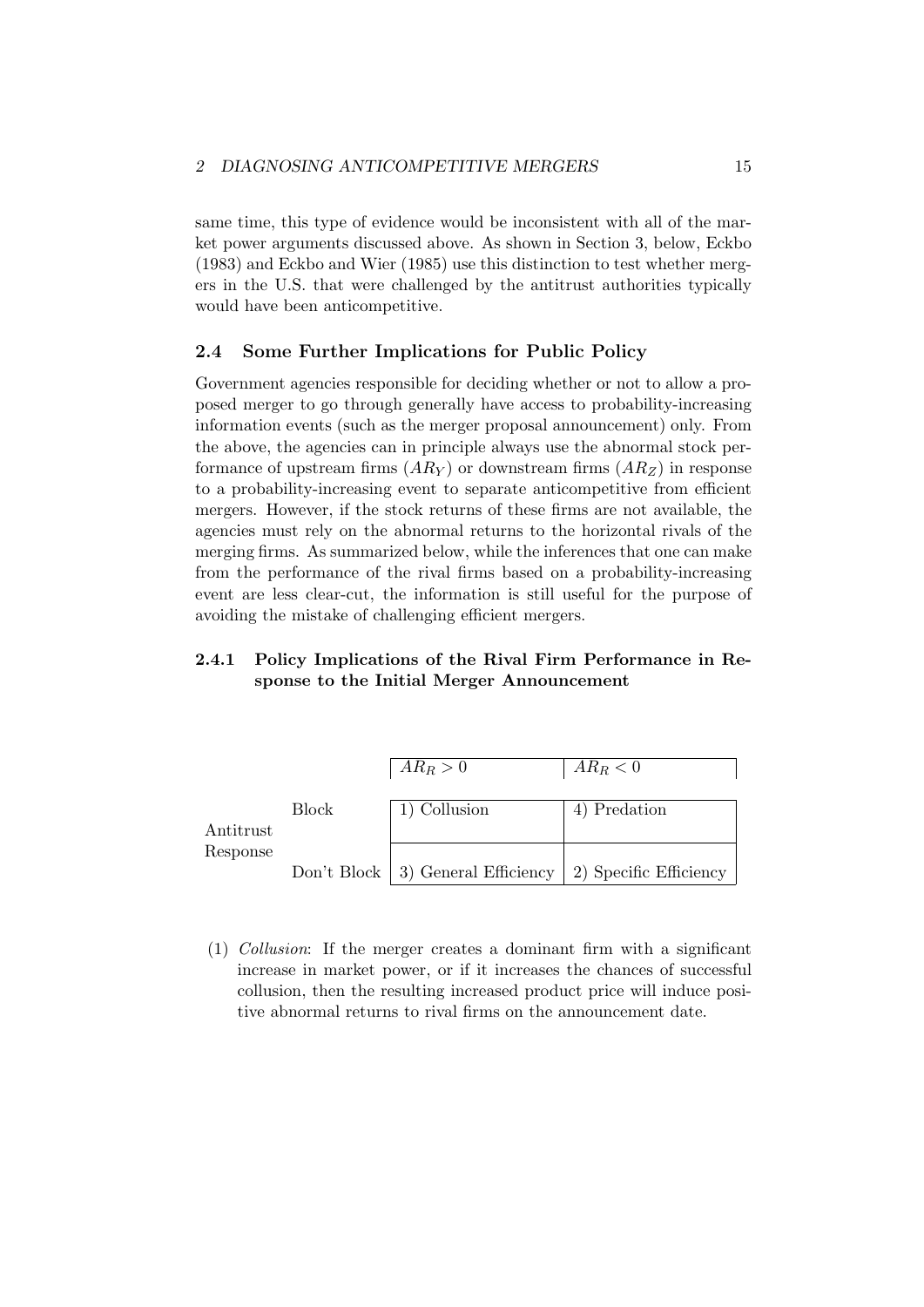#### 2 DIAGNOSING ANTICOMPETITIVE MERGERS 16

- (2) Specific Efficiency: If the merger lowers the production costs of the merging firms relative to their competitors, it will result in a shift in profits from these rival firms to the more efficient merged entity. This will induce negative abnormal returns to rival firms on the announcement date.
- (3) General Efficiency: If the merger produces gains because of improved efficiency that is also experienced (or will soon be experienced) by similar rival firms, then the merger announcement will signal chances for beneficial changes for rival firms. This will induce positive abnormal returns to rival firms on the announcement date.
- (4) Predation: If the merger is expected to lead to predatory tactics, then the rival firms should lose profit after the merger. This will induce negative abnormal returns to rival firms on the announcement date.

Thus, positive fringe firm effects are consistent with either efficiency (information argument) or collusion (increased product price), while negative fringe firm effects indicate either efficiency or predation (in both cases, through a decline in the product price). A further discrimination requires other types of data. Note, however, that given the extremely weak theoretical foundation of the predation argument, the presumption is that negative fringe firm effects is the sign of an efficient merger unless other evidence strongly suggests otherwise. What about positive fringe firm effects? In order to judge whether the positive performance is driven by expectations of a product price increase (market power), it is important to know something about the likelihood that an efficient merger will in fact generate positive abnormal returns to rival firms. The large-sample empirical evidence discussed in Section 3, below, sheds light on this important question.

#### 2.4.2 Some General Limitations of the Tests

When drawing normative implications for merger regulation based on the predictions in Table 1, the following limitations should be emphasized:

The Hypotheses are Not Mutually Exclusive: This means that the observed security value changes  $(AR)$  resulting from a given merger announcement can represent the sum of simultaneous positive and negative effects due to market power and efficiency. In principle, the dollar value of efficiency gains realized within the merging firms can outweigh the social loss if the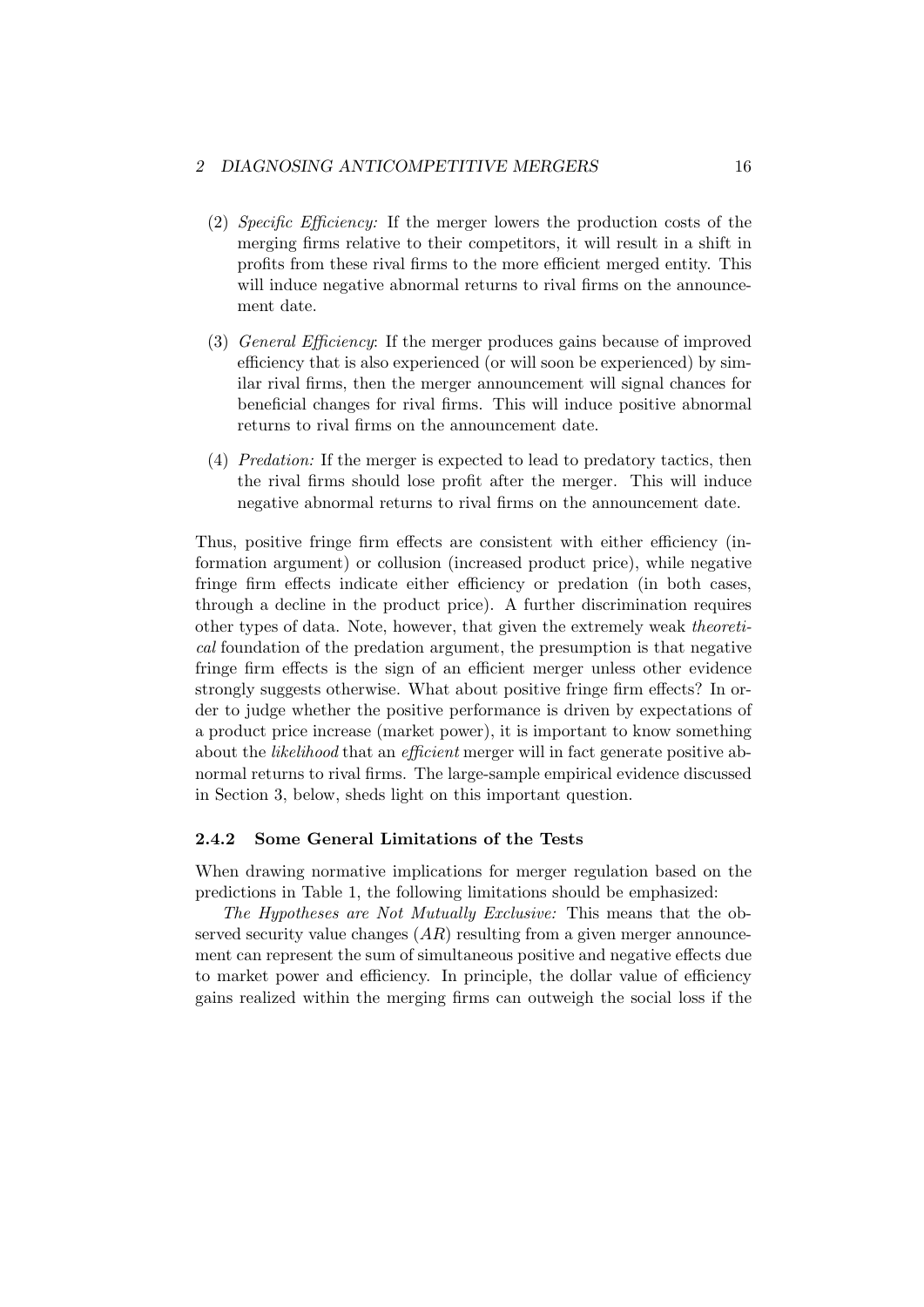merger also creates market power.<sup>18</sup> Therefore, a pattern of abnormal returns, which, according to Table 1 is truly consistent with the market power hypothesis does not represent sufficient evidence to conclude that blocking the merger will increase social welfare, although blocking it will increase the welfare of consumers of the merging firms' product.

Monopolistic Wealth Transfer does Not Necessarily Entail a Social Cost: Under a policy of maximizing social welfare one is concerned with the total quantity of output, not with wealth transfers per se. If the monopolist is able to capture additional consumer surplus without restricting his sales of the product, e.g., by a perfect price discrimination scheme, total social welfare does not necessarily change (although the welfare of the consumer of the product is reduced). Unless one is concerned with the welfare of special groups (such as consumers in this example) it is difficult to justify blocking mergers which belong in this category. Since the procedure described here measures wealth transfers and not changes in output, additional information on the latter variable (or some proxy) is necessary before one can conclude that a challenge of the merger enhances social welfare.

The Deterrent Effect of Antitrust Policy: Although the predictions in Table 1 are helpful in determining whether a particular merger is causing monopolistic wealth transfers, the methodology is insufficient to fully address the more ambitious task of determining the overall social welfare implications of an active antimerger policy. Such a discussion, which goes beyond the purpose of this paper, would necessarily involve weighing the cost of challenging potentially efficient mergers by "mistake" (since anticompetitive mergers are difficult to identify) against the potential benefit from deterring a number of inefficient mergers from even entering the state of a merger proposal. Although the methodology presented here represents an important step forward in our understanding of anticompetitive mergers, a satisfactory formal analysis of the deterrent effect as applied to antitrust policy has yet to reach fruition.

<sup>&</sup>lt;sup>18</sup>This general point is also emphasized by Williamson (1968).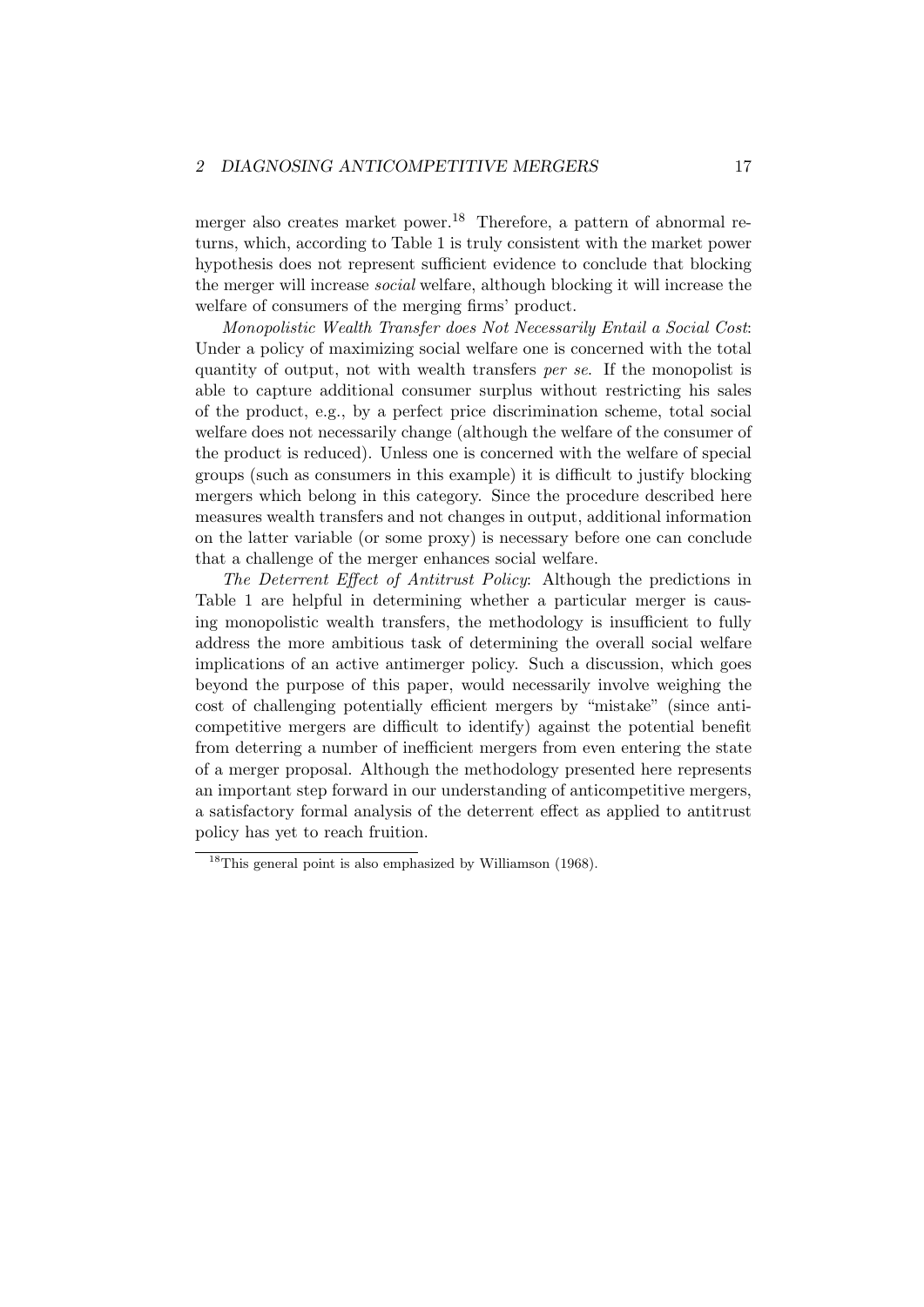# 3 Empirical Evidence

### 3.1 Mergers in the U.S.

## 3.1.1 Aspects of U.S. Antimerger Policy

With the Celler-Kefauver amendment in 1950, Section 7 of the Clayton Act of 1914 replaced Section 2 of the Sherman Act of 1890 as the principal federal antitrust law regulating corporate mergers and acquisitions. Under Section 7, a potential threat to competition constitutes a (civil) offense, and it is not necessary to prove a horizontal relationship between the bidder and target firms. Furthermore, anticipated economic efficiencies are not a defense against the illegality of a merger that may "substantially lessen competition".<sup>19</sup> Prior to the Celler-Kefauver amendment, Section 7 applied to the transfer of corporate stock only and was applied exclusively to horizontal mergers. Since 1950, the DOJ and the FTC have filed more than 500 antitrust complaints against firms involved in mergers, on the grounds that these mergers would violate Section 7 of the Clayton Act. Approximately 85 percent of the complaints were filed against horizontal combinations, and most resulted in divestiture or cancellation of the merger. Stigler (1966) perceives another consequence of these prosecutions: He attributes the decline in the relative frequency of horizontal mergers in the United States to the deterrent effect of vigorous Section 7 enforcement.

The U.S. government selects Section 7 cases against horizontal mergers largely on the basis of market share and industry concentration. The DOJ's Merger Guidelines of 1968 state market shares that were likely to trigger an antitrust complaint. The critical aggregate market shares varied according to the four-firm market concentration ratios. For example, a merger bewteen two firms each having 4 percent of the sales in a market with a four-firm concentration ratio of 75 percent or more was likely to be challenged. The DOJ'S 1982 Merger Guidelines use the Herfindahl Index of concentration and are somewhat less restrictive than the old guidelines, but their focus is also on market structure.<sup>20</sup> Note that the government does not strictly adhere to its own guidelines: Rogowsky (1982) finds that 20 percent of the mergers challenged under the 1968 guidelines actually fell below the guidelines, and one-third of these were found in violation of Section 7 of the Clayton Act.

 $19$  United States v. Procter and Gamble, 386 U.S. 568, 580 (1967)).

 $^{20}$ For a perspective on the 1982 Merger Guidelines, see Tollison (1983).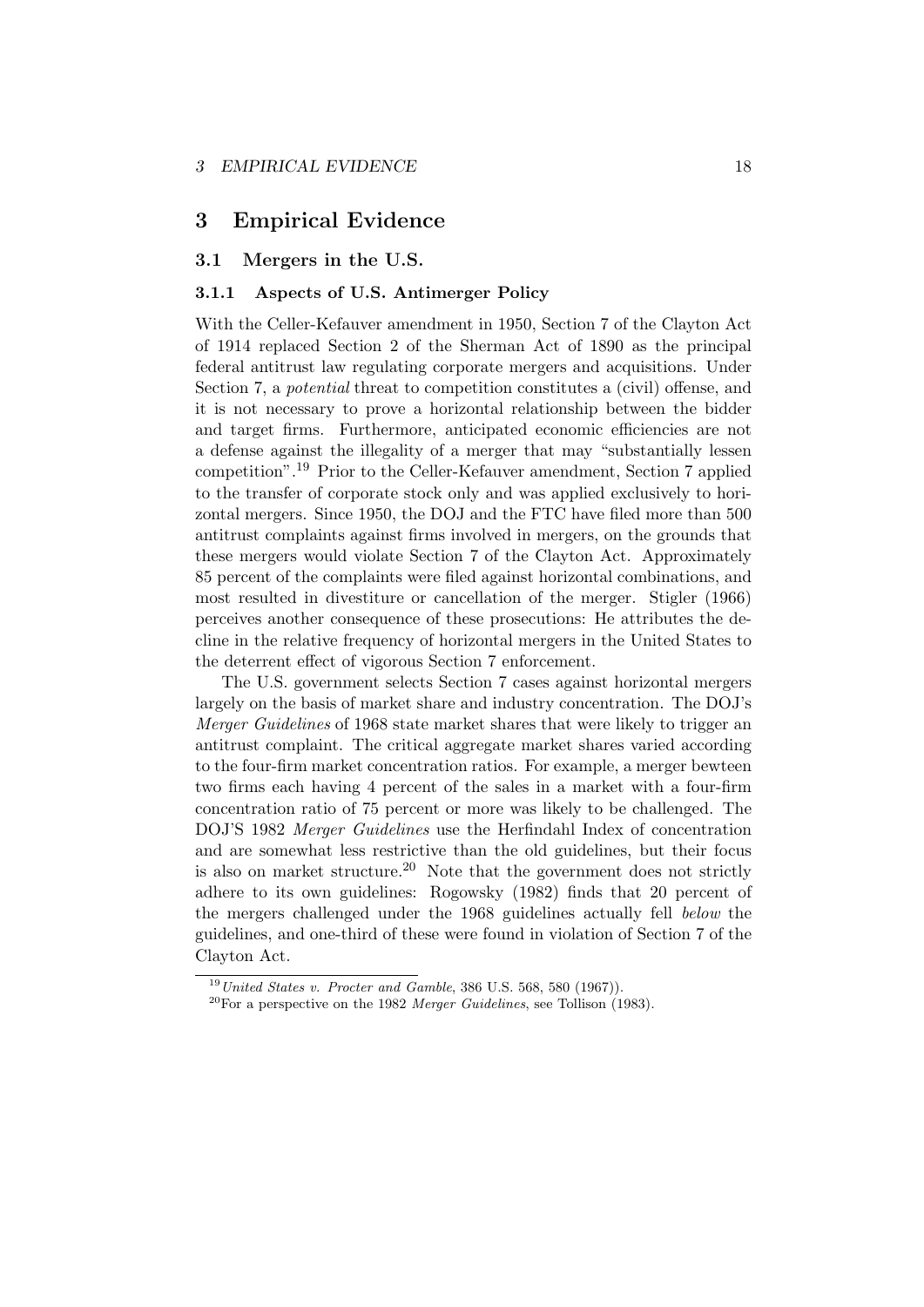In September 1978, The Hart-Scott-Rodino (HSR) Antitrust Improvements Act took effect, significantly increasing the legal powers of the law enforcement agencies to obtain private information needed for judging a merger's anticompetitive impact *before* filing a complaint.<sup>21</sup> The HSR Act addressed two perceived handicaps borne by the agencies charged with enforcing Section 7 of the Clayton Act: First, under the 1962 Antitrust Civil Process Act the DOJ could not require third parties, such as competitors and trade associations to provide information about corporate acquisitions until after a Section 7 complaint had been filed. This frequently caused the DOJ to drop an investigation altogether for lack of information or to file a "skeleton" complaint based on scanty data. The HSR Act established the right of the DOJ to issue Civil Investigative Demands to the merging firms and to other parties not directly involved in the merger prior to filing a complaint.

Second, until the HSR Act, the government could not require postponement of proposed acquisitions pending investigation. The agencies regard prevention of mergers as the most efficient way to cure anticompetitive problems. The agencies can always request a court to enjoin a proposed acquisition, but they must provide the court with evidence that the acquisition is likely to be anticompetitive. Such evidence is difficult to accumulate on a few days' notice. The HSR Act required firms planning "large" mergers<sup>22</sup> to notify the FTC and the DOJ before completing the transaction. Such a merger cannot be completed until thirty days after the notification has taken place, and a request for further information by the agencies trigger a further time delay.

According to the FTC, the notification requirements and delay have largely eliminated the "midnight merger". They assure that "virtually all significant mergers or acquisitions occurring in the United States will be reviewed by the antitrust agencies prior to the consummation of the transaction."<sup>23</sup> The information provided by the parties "usually is sufficient for the enforcement agencies to make a prompt determination of the

 $^{21}$ Eckbo and Wier (1985) analyse the impact of the Hart-Scott-Rodino Act.

<sup>&</sup>lt;sup>22</sup>See Eckbo and Wier (1985, p.122-123) for the definition of "large" in this context.

<sup>&</sup>lt;sup>23</sup>6 FTC Ann. Rep. to Cong. concerning HSR ACT 11 (1983). During the period September 1978 through December 1982 the DOJ and the FTC observed 4,274 reported transactions and received 7,761 notifications (more than one filing may be recived for a single transaction where there are multiple parties and where the transaction is completed through several steps).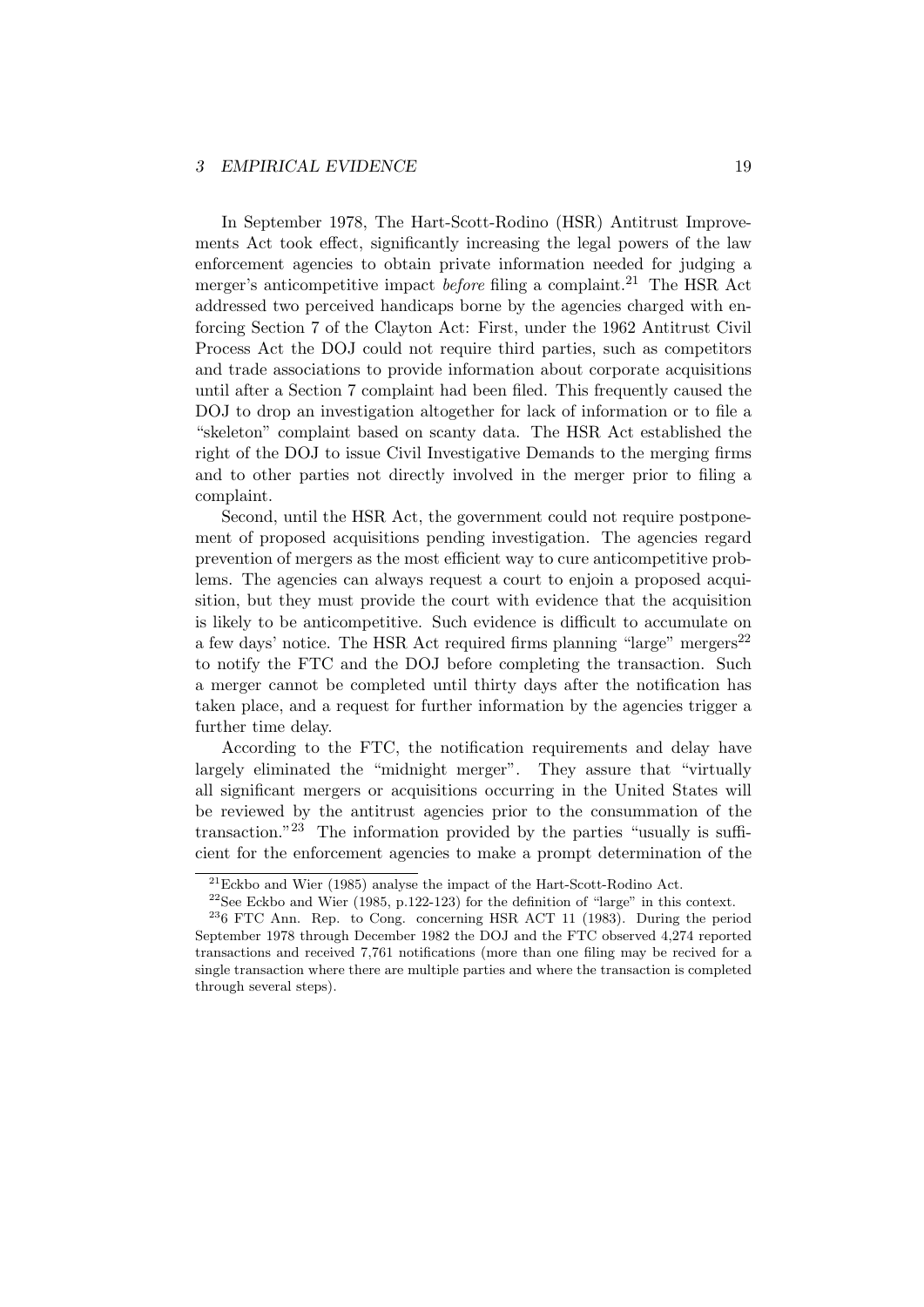existence of any antitrust problems raised by the transaction."<sup>24</sup>

The empirical tests discussed below examine both to what extent the DOJ and the FTC has succeeded in selecting truly anticompetitive mergers for prosecution, and whether there is any evidence that the HSR Act has indeed, as claimed by the FTC, increased the precision with which defendants are chosen.

#### 3.1.2 Intra-Industry Wealth Effects of Horizontal Mergers

Eckbo (1983) examines intra-industry wealth effects of 191 horizontal mergers in the U.S. between 1963 and 1978, 65 of which were challenged by either the Department of Justice or the Federal Trade Commission with violating Section 7 of the Clayton Act. A sample of 68 vertical mergers, of which 11 were challenged, is also examined. For each merger, a set of horizontal competitors of the merging firms that were listed on the NYSE or the ASE at the time of the merger proposal announcement is identified. The rivals are defined based on overlapping 5-digit Standard Industrial Classification (SIC) codes. For the challenged mergers, the relevant product market is the one identified in court records as being the market 'threatened' by the 'anticompetitive' merger. For unchallenged mergers, the relevant product market is the target's major product line, as defined in the Standard & Poor's Registry of Corporations.<sup>25</sup>

Eckbo (1983) reports estimates of the abnormal stock returns to the merging firms and their horizontal rivals (i) relative to the merger proposal announcement and (ii) relative to the subsequent announcement that the DOJ or the FTC has filed a Section 7 complaint against the horizontal merger. The evidence rejects the proposition that the observed sequence of abnormal returns across the two types of announcements follow the pattern predicted by the collusion hypothesis. That is, rivals of the 65 horizontal challenged mergers earn small but significantly positive abnormal return around the merger proposal announcement, followed by zero or positive abnormal returns in response to the antitrust complaint announcement. As discussed in Section 2, above, this observation is inconsistent with the collusion hypothesis and consistent with the efficiency argument.

The paper also reports that the average intra-industry wealth effect of

 $\overline{^{24}}$ *Id.* at 11.

 $^{25}$ As shown by Eckbo and Wier (1985), the empirical results based on the 5-digit SIC rivals are robust: They duplicate the tests using rivals identified by the DOJ or the FTC as being relevant competitors, and they draw precisely the same inferences.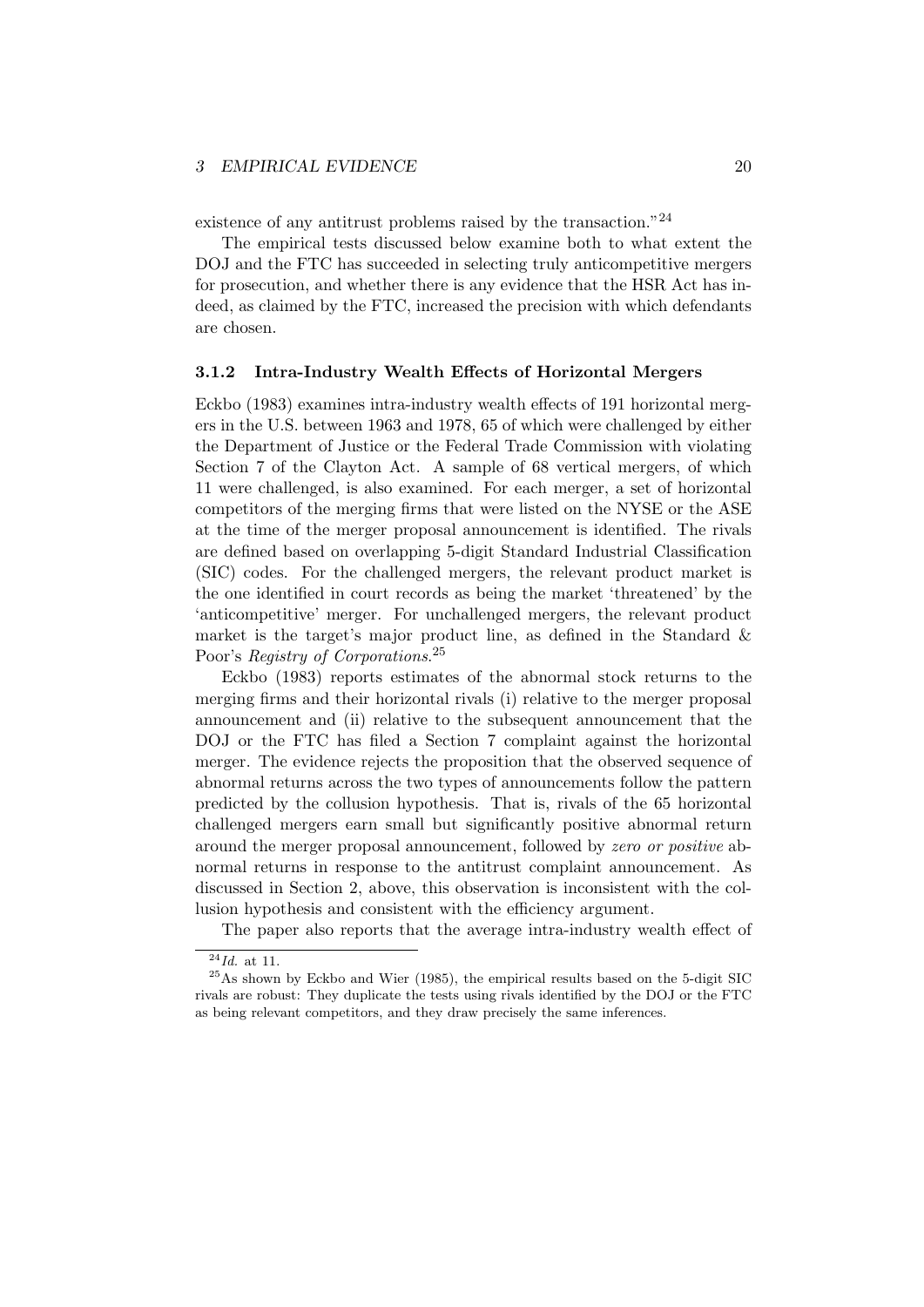unchallenged horizontal mergers is indistinguishable from the average intraindustry wealth effect of unchallenged vertical mergers. Since vertical mergers are unlikely to have collusive effects, this supports to some extent the view that also the horizontal unchallenged mergers in the sample were not expected to be anticompetitive. Interestingly, there is no evidence that proposed horizontal mergers are expected to reduce the value of the competitors of the merging firms:

"Thus, if mergers typically take place to realize efficiency gains, we cannot conclude that the 'synergy' effect is expected to produce a significant expansion of the merging firm's share of the market along with an increase in industry rate of output. If scale economies are involved, then these seem on average to be insufficient to make the rivals worse off. Furthermore, the same evidence contradicts the argument that the merging firms were expected to initiate a (monopolistic) 'predatory' price war after consummation of the merger", Eckbo (1983, pp. 271-272).

# 3.1.3 Has the Antitrust Improvements Act Improved Antitrust Policy?

How can the government's apparent failure to prosecute truly anticompetitive mergers be explained? One proposition is that case selection criteria based on ad hoc measures and levels of market shares and industry concentration are unlikely to be of much use. Empirical tests of this proposition is reported in section 3.1.4, below. A second proposition is that legal constraints in effect during the Eckbo (1983) sample period essentially prevented the agencies from obtaining the information needed for accurately judging a merger's competitive impact before filing a complaint. As described above, the implementation of the HSR Antitrust Improvements Act in September 1978 significantly relaxed those constraints. A major purpose of this Act was to increase the precision with which defendants are chosen by providing the agencies with more information about potential Section 7 violations and more time to analyse the information before they take legal action.

Eckbo and Wier (1985) examine the proposition that the HSR Act has improved the performance of the enforcement agencies by testing the collusion hypothesis on a sample of horizontal mergers challenged after September 1978. Their results are summarized in Table 2. As the table shows, the results for this sample is indistinguishable from the results for the 65 challenged mergers in Eckbo (1983) which took place before 1978: Over the 31 days (-20 through 10) surrounding the merger proposal announce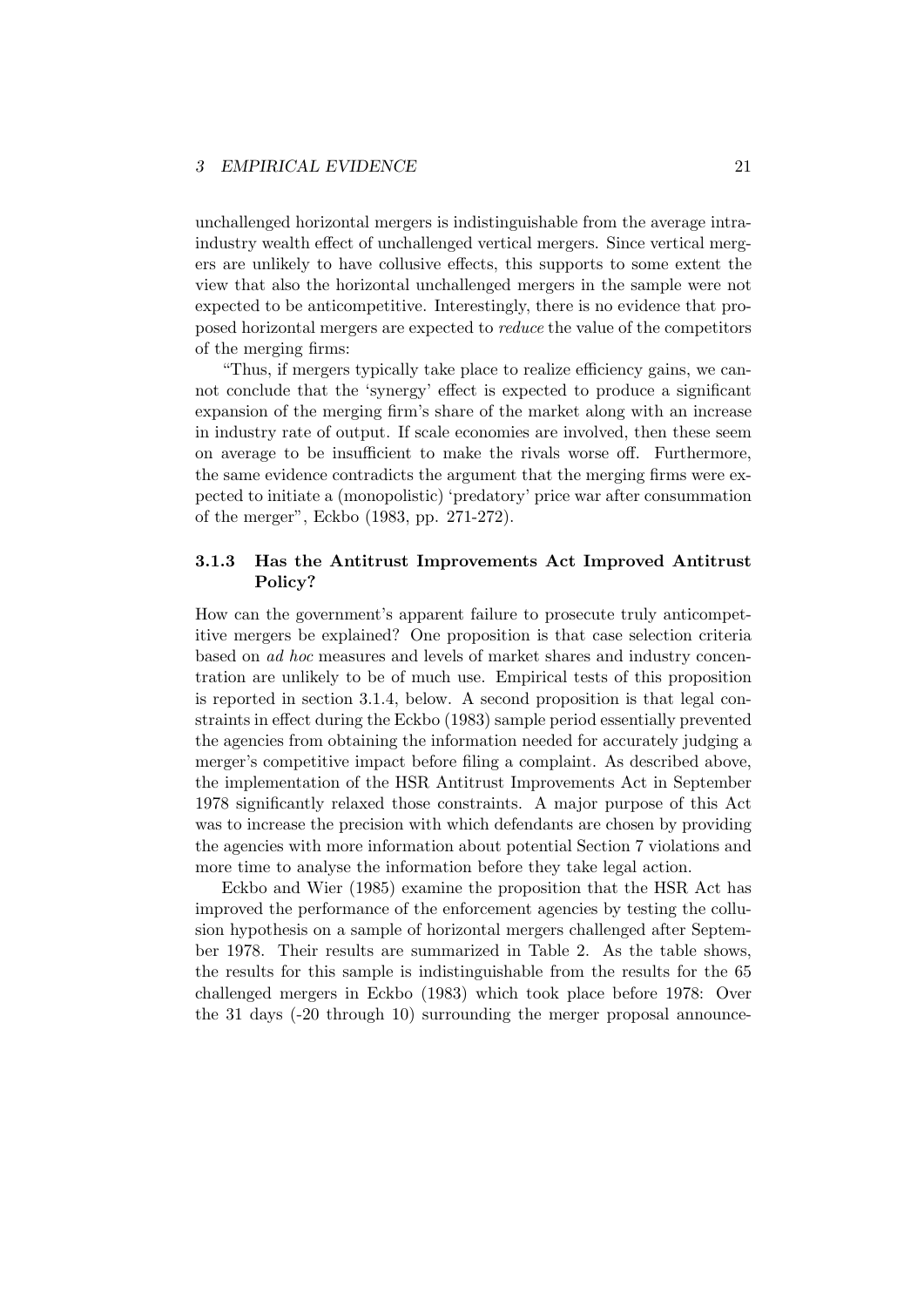ment, the rival firm abnormal performance is on average 2.4 percent in both subperiods (t-values of 2.6 and 1.9, respectively). Furthermore, there is no evidence of a subsequent negative rival firm performance in response to the antitrust complaint announcement, which contradicts the collusion hypothesis. <sup>26</sup> Thus, the evidence does not support the proposition that the Antitrust Improvements Act has in fact improved the agencies ability to select truly anticompetitive mergers for prosecution.

# 3.1.4 Merger-Induced Changes in Market Shares and Concentration

Suppose the agencies do in fact succeed in challenging some truly anticompetitive mergers while also making 'mistakes' by blocking some efficient ones. In this case, the above tests which are based on sample averages may fail to uncover the evidence of anticompetitive mergers. In part to control for this possibility, Eckbo (1985) performs cross-sectional regressions of the following form:

$$
AR_j = \alpha_0 + \alpha_1 CR_j + \alpha_2 dCR_j + e_j,\tag{7}
$$

where  $CR_i$  is a measure of the pre-merger level of concentration in the industry where the horizontal merger is taking place,  $dCR_i$  is the change in concentration caused by the merger, and  $AR_i$  is the abnormal return to an equal-weighted portfolio of the rivals of the merging firms around the merger proposal announcement. Under the Market Concentration Doctrine, and assuming there are some anticompetitive mergers in the samples of challenged mergers compiled by Eckbo (1983) and Eckbo and Wier (1985), one should find that  $\alpha_2 > 0$ . This is because the  $AR_i$  of rivals of an anticompetitive merger represents increased monopoly rents, and the Market Concentration Doctrine holds that the increase in monopoly rents will be larger the larger the increase in concentration caused by the merger. Furthermore, under the stronger proposition embedded in antimerger policy, which holds that a merger is more likely to have anticompetitive effects the larger the pre-merger *level* of concentration, one should also find evidence of  $\alpha_1 > 0$ .

 $26$ Notice, in Table 2, that the non-negative rival firm performance in response to the complaint announcement contrasts with the significantly negative abnormal returns to both the bidder and target firms around this event. Thus, one cannot argue that the insignificant abnormal returns to rivals is simply driven by prior anticipation of the complaint; if this was true, no reaction would have been detected in the prices of the bidder and target firms shares either.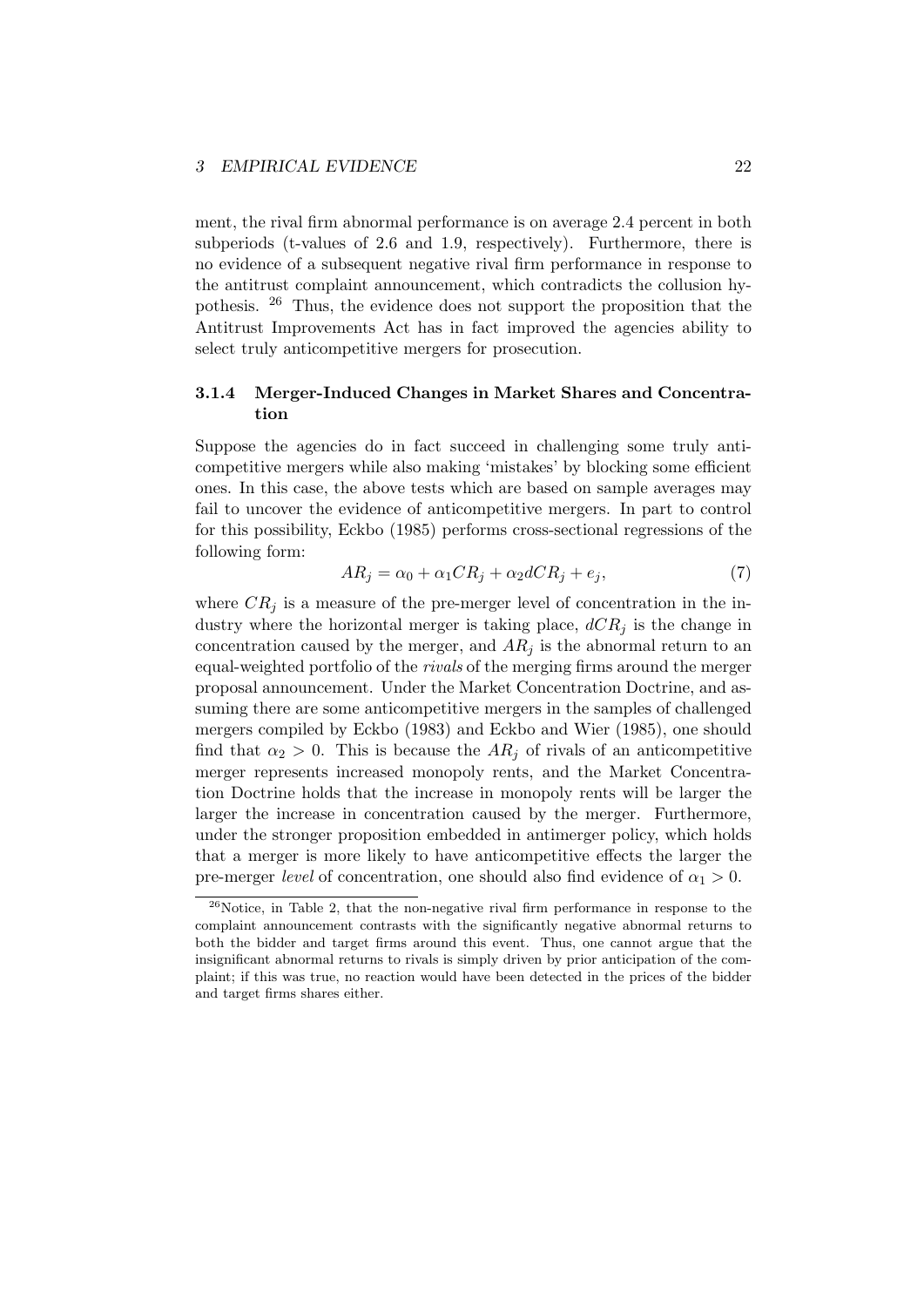While the form of equation (7) is similar in spirit to the regression models typically estimated in the "structure-conduct-performance" literature, there are some notable qualitative differences: For example, while the dependent variable  $AR_i$  in eq. (7) measures directly the market value of the increase in industry profits expected to follow from the increase in industry concentration, the tradition has been to regress an accounting measure of the level of industry profits on the level of concentration. The traditional approach has been criticized on the grounds that accounting profits are a poor proxy for economic profits, and that any cross-sectional variation in the level of industry profits can simply reflect differences in risk. This criticism does not apply here, since  $AR_i$  is measured using market values and represent a risk-adjusted change in the level of industry rents. Equally important is the fact that since equation (7) is specified in the form of changes in the central variables,  $\alpha_2$  can be meaningfully interpreted without specifying a structural model relating the level of industry profits to concentration.

The most important results reported in Eckbo (1985) emerge from regressions of equation (7) using the sample of 80 horizontal challenged mergers compiled by Eckbo (1983) and Eckbo and Wier (1985). The four-firm concentration ratio  $(CR_4)$  of the major four-digit SIC industry of the target firm is used to represent  $CR_j$ , while the change in the industry's Herfindahl index  $(dH)$  measures  $dCR_j$ .<sup>27</sup> While data on  $CR_4$  is generally available, the market shares of the bidder and target firms, which yield  $dH$ , were collected from case-related court records and publications. In the sample of challenged mergers, the average level of  $CR_4$  is 58 percent (ranging from 6 to 94 percent), while the average value of  $dH$  is 3.3 percent (ranging from 0.02 to 24.2 percent).

Table 3 summarizes the main regression results based on three alternative measures of abnormal returns to the rival firms and two event periods surrounding the merger proposal announcement. The event periods are the 31-day interval -20 through 20 and the 7-day interval -3 through 3. The first dependent variable,  $AR_i$ , is the measure of rival firm abnormal return discussed in Scetion 2.1 above. The second dependent variable is defined as

$$
AR_j' \equiv \frac{AR_j}{\pi},\tag{8}
$$

<sup>&</sup>lt;sup>27</sup>CR<sub>4</sub>  $\equiv \sum_{i=1}^{4} s_i$ , and  $H \equiv \sum_{i=1}^{n} s_i^2$ , where  $s_i$  is the market share of firm *i*, (in CR<sub>4</sub> the sum is over the four firms with the largest market shares), and  $n$  is the total number of firms in the industry. The change in the Herfindahl index caused by the merger between firms i and j in the same industry is therefore given by  $dH = 2s_i s_j$ .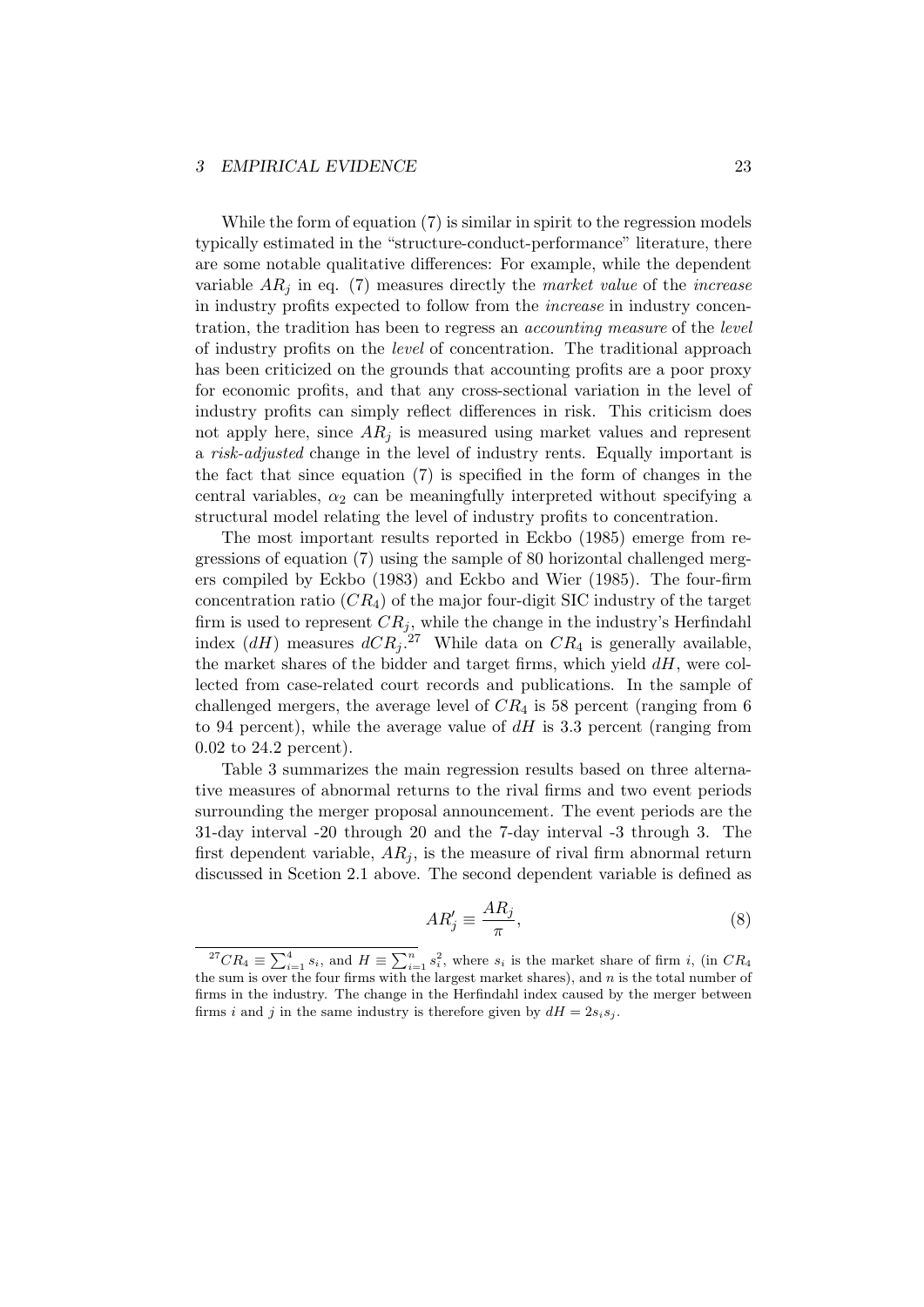where, as before,  $\pi$  is the probability, given the information available at the time of the merger proposal announcement, that the proposed merger will be successfully consummated (i.e., survive a possible government antitrust challenge). At the time of the merger proposal, while the most anticompetitive mergers may have the largest industry wealth effects, the measured abnormal return to the rival firms will be small if the merger has a relatively small chance of surviving government scrutiny. The above probability adjustment is "undoing" this antitrust "overhang", giving the cross-sectional regression a somewhat better chance of revealing evidence (if any) consistent with the Market Concentration Doctrine.<sup>28</sup>

The third form of the dependent variable is given by

$$
dP \equiv \frac{X_0}{S_0(1-\tau)} AR'_j,\tag{9}
$$

where  $X_0$  is the current (pre-merger) net earnings available to stockholders,  $S_0$  is the current level of sales, and  $\tau$  is the (constant) corporate tax rate. As shown by Eckbo (1985, pp. 329-330), under a constant-growth firm valuation model,  $dP$  represent a hypothetical expected change in the industry's product price consistent with merger-induced abnormal returns of  $AR'_{j}$  to the representative rival of the merging firms. Thus, the regressions with  $dP$  as dependent variable ask the question of whether there is any evidence that the expected merger-induced product price change is correlated with the change in industry concentration. Of course,  $dP$  is only hypothetically a measure of an underlying product price change: If the mergers are efficient, then  $AR'_j$  represents the value of future cost savings, and  $dP$  must be interpreted as the percentage expected decrease in the merging firms' average cost of production. Thus, as with the other two dependent variables, evidence of  $\alpha_2 > 0$  does not discriminate between the market power and productive efficiency arguments. The important point, however, is that evidence of  $\alpha_2 < 0$  is inconsistent with the former argument while being consistent with the latter.

<sup>28</sup>Eckbo (1985) estimates the probability of a successful government challenge, in our notation  $1 - \pi$ , using maximum-likelihood techniques with the number of firms in the industry, CR4, and the market values of the bidder and target firms as explanatory variables, and using the total sample of challenged as well as unchallenged horizontal mergers. As expected, the estimated value of  $1-\pi$  turns out to be significantly positively related to  $CR_4$  and significantly negatively related to the number of firms in the industry. For the challenged mergers  $1 - \pi$  ranges from 0.06 to 0.81 with a mean and standard deviation of 0.45 and 0.21, respectively. For the unchallenged mergers  $1 - \pi$  ranges from 0.01 to 0.78, with a mean and standard deviation of 0.20 and 0.14.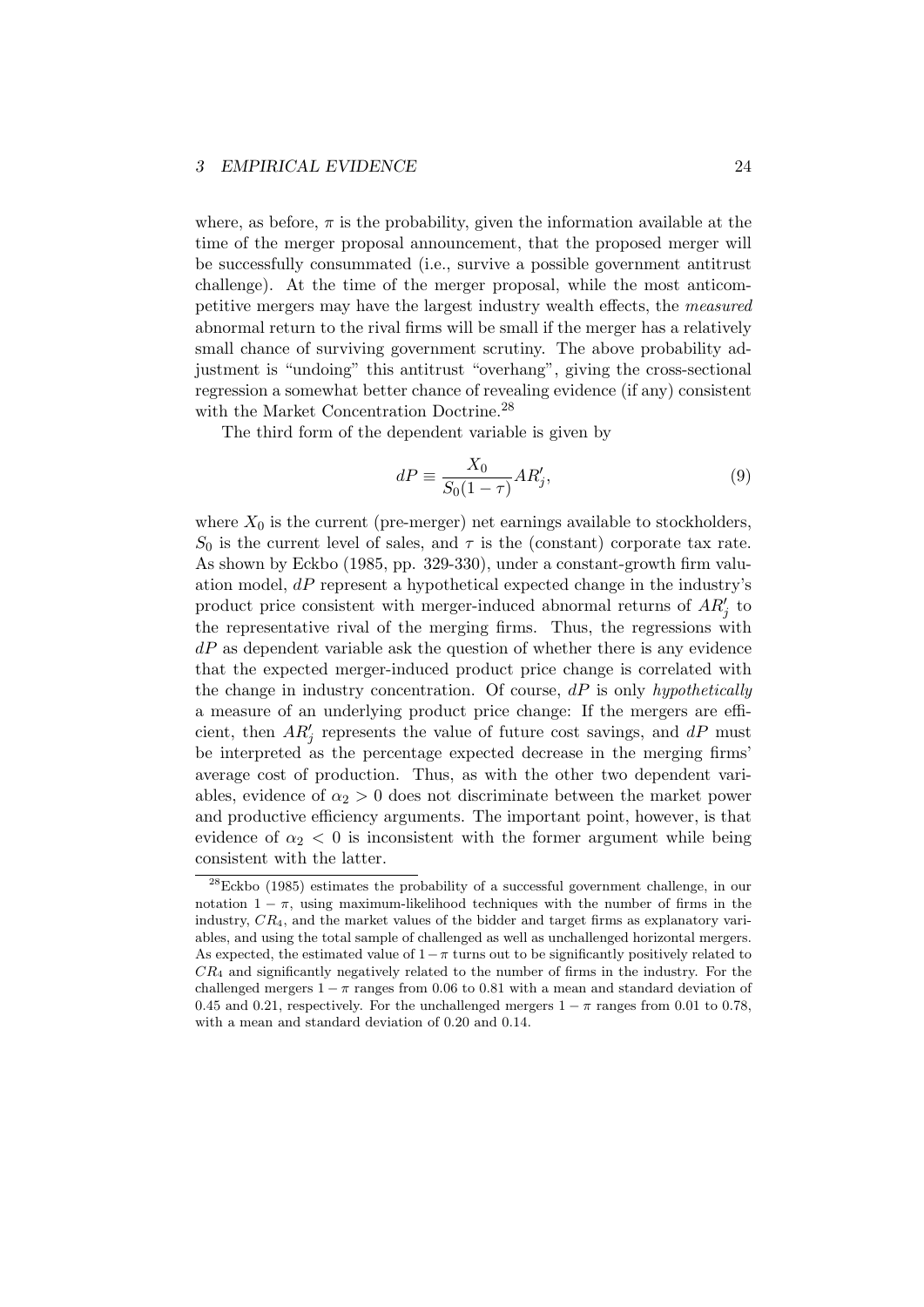The regressions in Table 3 are all based on the sample of challenged mergers, which, if anything introduces a bias in favor of the Market Concentration Doctrine (all the mergers were accused by the government of "monopolizing" product markets). Despite this potential bias, the table shows no evidence whatsoever supporting the concentration doctrine. The coefficient multiplying the change in the Herfindahl index is uniformly negative across all the regressions. For example, increasing  $dH$  by 1% implies a reduction of 0.42% in the abnormal returns  $(AR_i)$  to the average portfolio of rival firms. This coefficient is statistically significant on a 10% level, with a t-value of -1.70. For both  $AR'_j$  and  $dP$ , the coefficient multiplying  $dH$  is negative, although the t-values are too low to conclude that they are statistically different from zero. As reported by Eckbo (1985, Table 6), similar results emerge when one uses the abnormal returns to the *merging* firms as dependent variable. Since the results do not support the market concentration doctrine, it is also inappropriate to continue to refer to  $dP$  as a product price change estimator: one consistent interpretation is that  $AR'_{j}$ , and therefore  $dP$ , is driven by merger-induced cost-savings.

# 3.2 Mergers in Canada

While the U.S. has a long history of strict enforcement of antitrust laws regulating merger activity, horizontal mergers in Canada have taken place in a virtually unrestricted legal environment. The lack of an antitrust "overhang" in Canada makes it interesting to compare the wealth effects of horizontal and non-horizontal mergers in this country. For this purpose I focus on the 247 horizontal and 626 non-horizontal mergers and acquisitions in mining and manufacturing industries compiled by Eckbo (1986). In this sample of 873 cases, a 'horizontal' merger is defined as a merger in which the bidder and target firms have at least one overlapping 4-digit SIC code describing the firms' major productive activity. A non-horizontal merger is one where this condition is not satisfied, given that information on the respective firms' SIC codes is available in sources such as Scott's Industrial Index, Dun and Bradstreet's Canadian Key Business Index, and Standard and Poor's Register of Corporations, based on the year prior to the year of the merger announcement.

The sample period in Eckbo (1986) is 1964 through 1983, and the mergers and acquisitions were identified using the Merger Register compiled by Consumer and Corporate Affairs Canada.<sup>29</sup> For each merger, the Register

 $^{29}$ This data source contains a total of 9294 corporate acquisition bids announced be-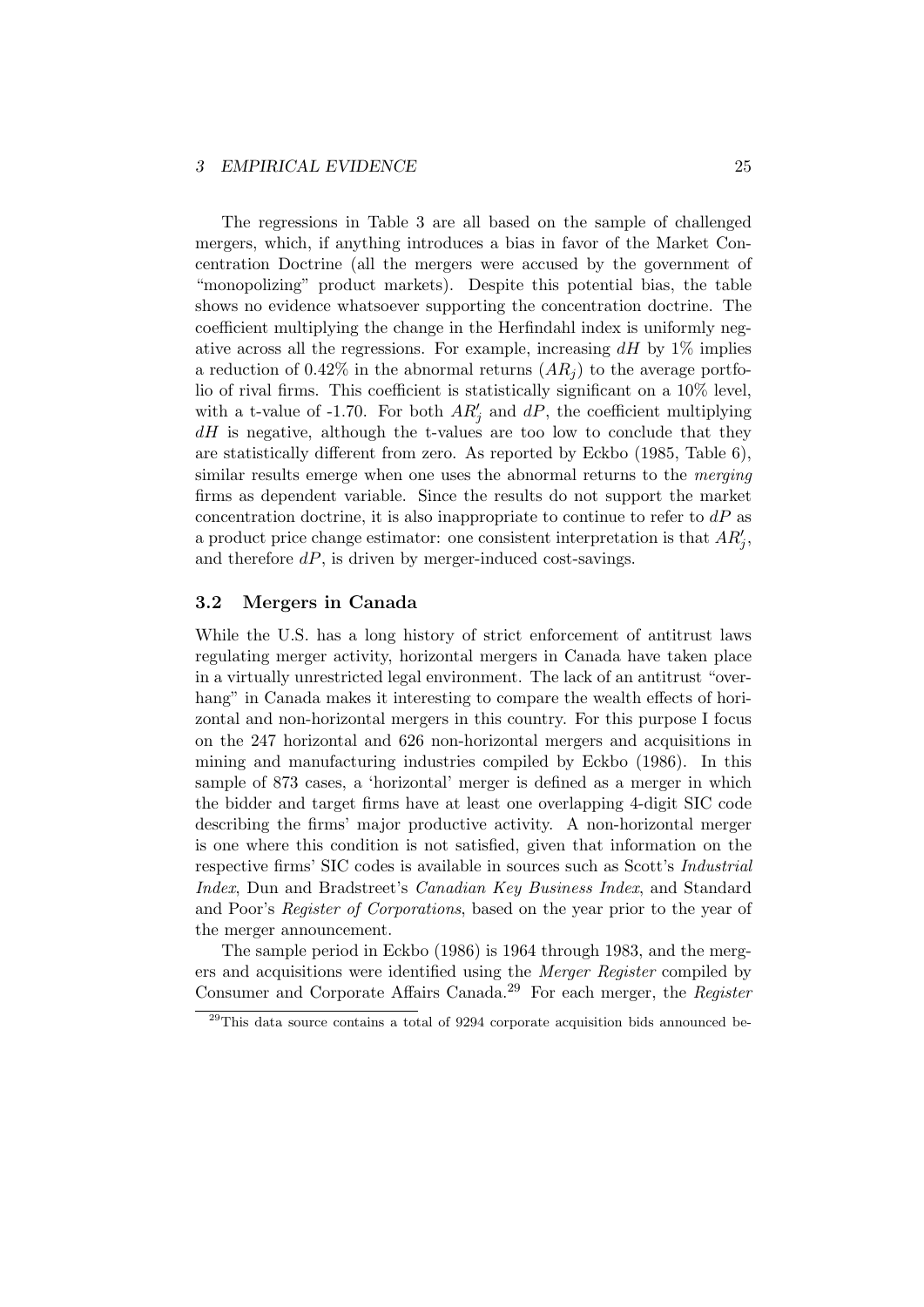records the identity of the bidder and target firms, the newspaper in which the merger is announced, and a short summary of the major activity of the two firms involved. The sampling procedure in Eckbo (1986) requires that the bidder or the target firm is among the firms on the University of Laval monthly stock return data tape (covering Toronto Stock Exchange listed firms). Furthermore, a case is included in the sample only if the month and year of the merger announcement in the press is documented in the Merger Register, and if there is sufficient share price information on the Laval tape to perform the regression analysis.

As shown in Eckbo (1986, Table 3), the three industries with the highest representation of cases are oil and gas extraction (SIC 13, 135 bidder firms, 65 target firms, 44 horizontal and 40 nonhorizontal cases), food and kindred products (SIC 20, 157 bidders, 100 targets 63 horizontal and 42 non-horizontal cases), and printing and publishing (SIC 27, 103 bidders, 54 targets, 37 horizontal and 13 non-horizontal cases). The three industries with tha lowest representation of cases are instruments and related products (SIC 38, 7 bidders, 10 targets, 4 horizontal and 1 non-horizontal cases), tobacco manufactures (SIC 21, 9 bidders, 2 targets, 1 horizontal and 7 non-horizontal cases), and non-metallic minerals, except fuels4(SIC 14, 9 bidders, 6 targets, 2 horizontal and 2 non-horizontal cases).

In order to produce a data base of industry rivals, 4-digit SIC codes were allocated to as many TSE-listed (Laval-tape) firms as possible using information in the industry manuals listed above. The rival firm selection procedure is identical to the one used originally in Eckbo (1983): For each of the 873 horizontal and non-horizontal firms, a list was generated containing all firms on the Laval tape whose 4-digit SIC code overlapped with the target's own major 4-digit code.<sup>30</sup> This initial list of rival firms is then reduced to those firms which, according to the product-specific information listed in the industry manuals, have a substantial product overlap with target. In other words, the rivals are essentially selected on a 5-digit SIC level of accu-

tween January 1945 and December 1983, of which 7559 were announced after January 1964. The Register has been maintained by the Department of Consumer and Corporate Affairs since 1960. It attempts to record all reported mergers in industries subject to the Combines Investigation Act. Accordingly, until the 1976 amendment of the Combines Investigation Act, firms in most of the service sectors of the economy were excluded from the Register. Furthermore, the Merger Register depends on news-coverage of merger by the major financial news media, including daily and financial newspapers, trade journals, business magazines and other publications in Canada, the United States and Britain.

<sup>30</sup>In horizontal mergers, this 4-digit SIC code also overlaps with the bidder's major industry code.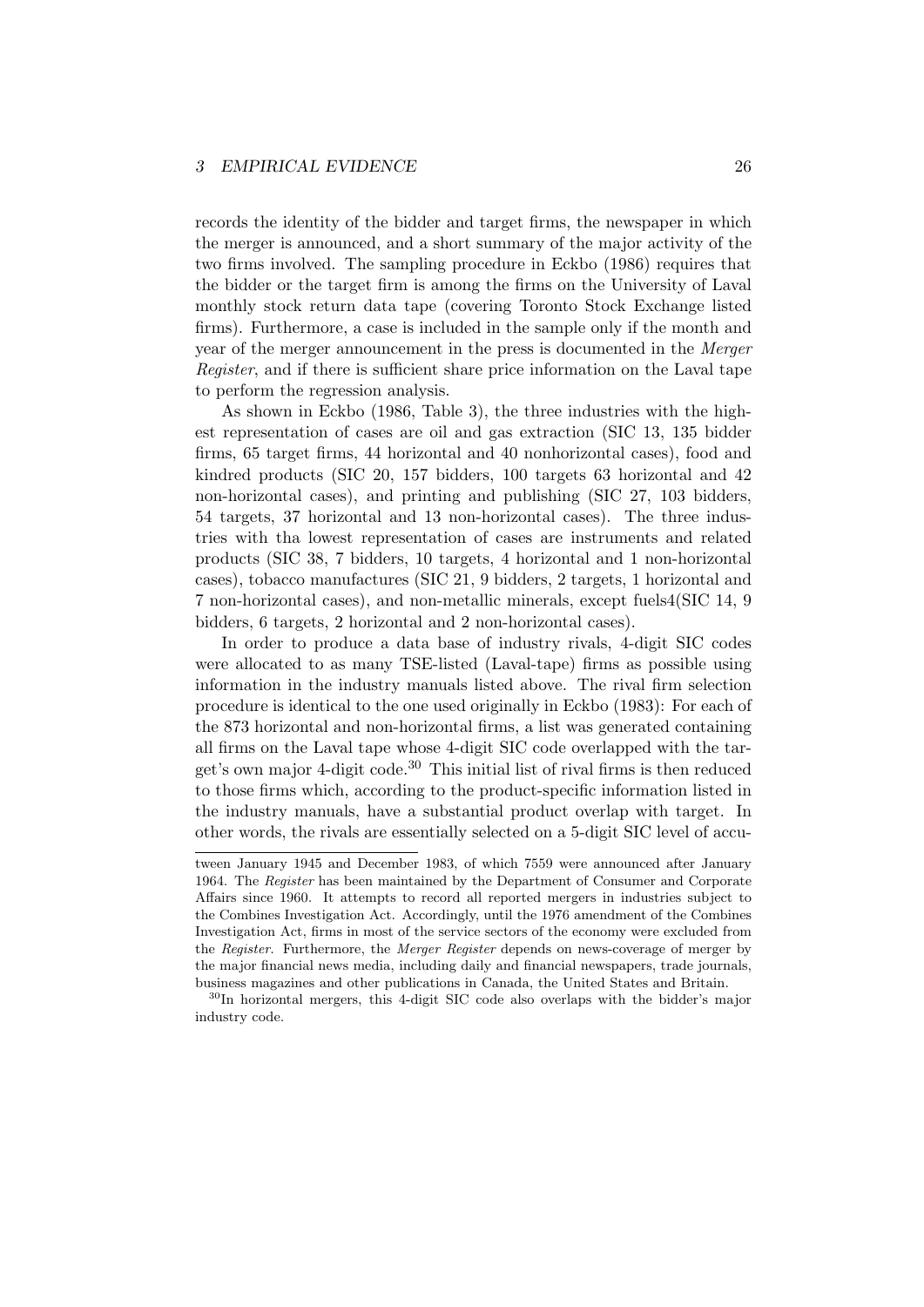racy. Finally, if markets are regional rather than national, then firms having regional sales that do not overlap substantially with the target's sales region are also eliminated.<sup>31</sup>

This procedure yielded one or more rival firms for 116 of the horizontal and 89 of the non-horizontal mergers in Eckbo (1986). The number of rivals per merger ranges from 1 to 34 (mean 9) for horizontal mergers, and from 1 to 33 (mean 7) for non-horizontal mergers. As shown in Table 4, the industries with the largest number of mergers are oil and gas extraction (SIC 13, 24 horizontal and 11 non-horizontal cases), food and kindred products (SIC 20, 22 horizontal and 10 non-horizontal cases), printing and publsihing (SIC 27, 13 horizontal and 13 non-horizontal cases), and lumber and wood products (SIC 24, 9 horizontal and 6 non-horizontal cases). Thus, this subsample is quite representative of the larger sample of 873 in Eckbo (1986).

Figure 1 and Table 5 show the wealth effects of the horizontal and nonhorizontal mergers. Figure 1 is a reproduction of Figure 2 in Eckbo (1986), and is included to show that the merger announcement indeed appears to represent a significant news-event, a crucial assumption underlying the methodology described in this paper. Figure 1 plots the monhtly abnormal stock returns to bidder and target firms, cumulated over month -12 through month  $+12$  relative to the month of the merger announcement.<sup>32</sup> The pattern seen in Figure 1 is as expected if the merger news is fully impounded in stock prices by the end of the announcement month (month 0). The curves indicate that the merger announcement itself has a non-negligible impact on stock returns, with prior rumors and speculations most likely accounting for the systematic rise in stock prices in the few months prior to the press announcement of the merger.

Table 5 lists the abnormal returns to bidder, target as well as rival firms in month zero. First, the results do not indicate that bidder and firms involved in horizontal mergers perform significantly better than firms in non-horizontal mergers. The 77 target firms in horizontal mergers earn average abnormal returns of 3.7 percent over month 0, while the correspond-

 $31$ To re-emphasize, while this selection procedure involves some degree of judgement on the part of the researcher, Eckbo and Wier (1985) show that rival firms selected by this basic procedure produce statistical inferences which are indistinguishable from the inferences based on the more elaborate rival firm selection procedure used by the U.S. DOJ or the FTC when challenging mergers.

 $32$ Monthly stock returns (from the University of Laval data tape) are used in the absence of a machine-readable data source covering daily stock returns for the firms over the 1964- 83 sample period. See Eckbo (1986) for the estimation and test methodology.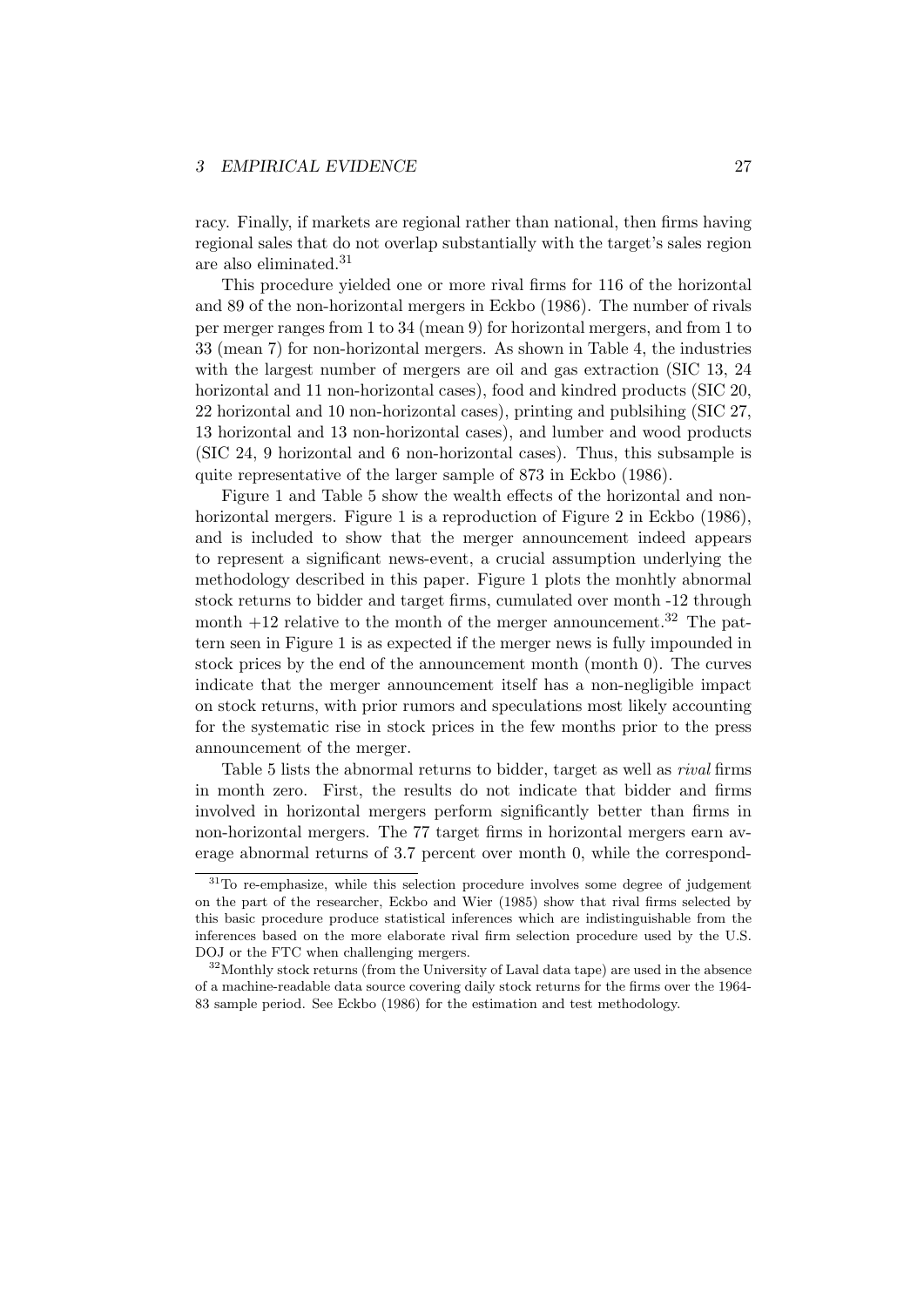ing performance of the 139 targets in non-horizontal mergers is 2.9 percent, both numbers statistically significant. Furthermore, the 215 bidder firms in horizontal mergers earn significantly positive average abnormal returns of 0.9 percent over month 0, while the corresponding performance of nonhorizontal bidders is 1.3 percent.

The results in Table 5 for the rival firms are particularly interesting. The announcement-month average abnormal return to the 116 portfolios of rivals of horizontal mergers is negative while the corresponding performance of rivals on non-horizontal mergers is positive; -1.5 vs. 2.4 percent, respectively. Both numbers are statistically significant on a 5% level of confidence. The negative rival firm performance in the sample of 116 horizontal mergers rules out collusion and dominant-firm market power arguments as explanations for the average gains realized by the merging firms in this category of mergers. The negative rival firm performance is consistent with the hypothesis that the market expects the horizontal merger to place the rival firms at a competitive disadvantage in product markets. This competitive disadvantage possibly is the result of an expected increase in the rate of output by the merged firm, with the associated downward pressure on the industry's product price, lowering the expected profits to rival firms. The expected downward pressure on the product price is consistent with the average horizontal merger being either efficient or anticompetitive of the predatory type. While the evidence does not discriminate further between these two hypotheses, it is important to keep in mind the weak theoretical foundation of the predation argument per se. Thus, it is probably safe to conjecture that the negative rival performance signifies efficient, horizontal mergers. A further test of this conjecture, where more detailed informaion on industry characteristics (such as market shares and concentration) is explicitly taken into account, is a potent topic for future research. At this point, the important conclusion emerging from Table 5 is that the data firmly rejects the proposition that the typical horizontal merger in Canada over the 1964-82 period was expected by the market to have collusive anticompetitive effects.

The rival firm performance in the sample of 89 non-horizontal mergers is positive and of a magnitude similar to the average performance of target firms in this merger category. Since non-horizontal mergers do not lead to anticompetitive effects, the positive rival performance most likely reflect dissemination of valuable information caused by the merger announcement. As discussed in Section 2, above, this information possibly includes opportunities for rival firms to improve the efficiency of their own operations, or the merger may signal an increase in the demand for resources commonly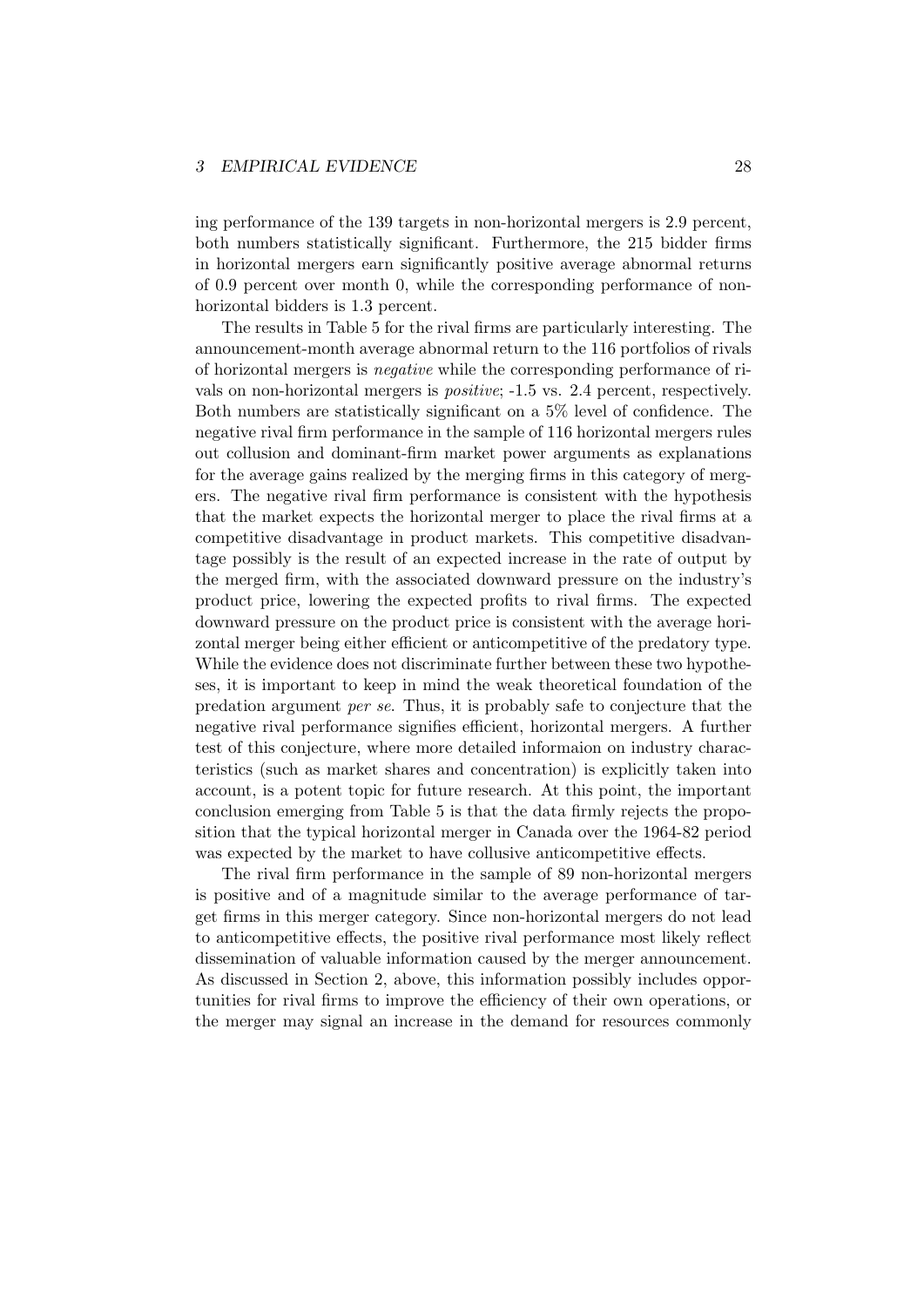owned by firms throughout the industry of the target firm.

# 4 Conclusions

Stock prices set in a rational, efficient market contain information which is useful in the process of diagnosing anticompetitive mergers. Few economists would seriously argue that the purpose of the GM-Toyota joint venture was to prepare the two firms for a predatory price war designed to drive Chrysler and Ford out of business. However, as discussed in this paper, if one rules out the predation argument, then the significant decline in Chrysler's and Ford's stock prices upon the announcement of the GM-Toyota venture is evidence that the venture would generate economic efficiencies. This type of evidence, which is conveniently available at the time when antitrust enforcement agencies must decide whether or not to oppose the corporate combination, therefore helps the enforcement agencies avoid the mistake of opposing socially desirable corporate combinations.

As surveyed in this paper, the capital market-based evidence concerning the impact of U.S. antitrust enforcement clearly demonstrates that the market power hypothesis rests on an extremely weak empirical foundation in the context of mergers. Thus, as long as the enforcement agencies continue to insist on rigid structural standards for evaluating the competitive effects of mergers, it is reasonable, given the evidence, to suspect that special interest groups, including those representing relatively inefficient producers and/or a rigid work force, will continue to attempt to take advantage of the regulatory process.

The empirical evidence implies that past antimerger policy has been costly in terms of foregone opportunities to reallocate corporate resources to a higher-valued use.<sup>33</sup> Of course, evidence that antitrust policy is costly does not necessarily rule out the possibility that the same policy is socially optimal: It is possible that the threat of a challenge also deters a sufficient

<sup>33</sup>There is an additional –and somewhat more subtle– costs implied by prenotification rules such as those in the HSR Antitrust Improvements Act: "If a merger proposal conveys to the market some of the valuable inside information held by the bidder firm, the delay in the execution of the merger transaction required by the pre-merger notification rules can reduce the bidder's expected return from the investment. The evidence indicates that rival firms benefit from the news of a merger proposal, and a delay in execution gives these rival firms additional time to exploit the news, perhaps by competing for the target firm. This potential public-good problem lowers the ex ante expected returns to the firm initiating the merger negotiations, whether the merger will have anticompetitive effects or not", Eckbo and Wier (1985, pp. 139-140).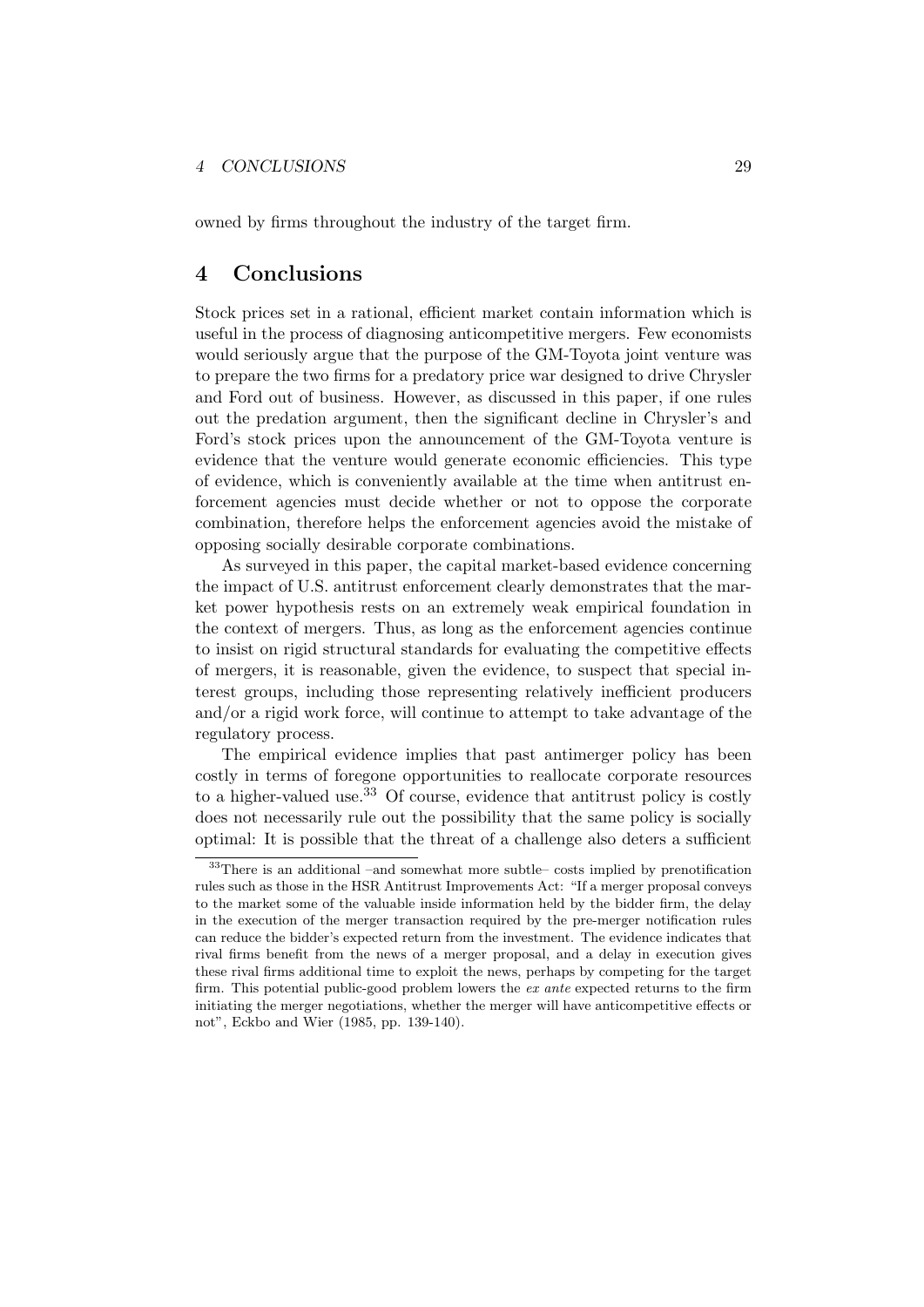## 4 CONCLUSIONS 30

number of collusive mergers from even reaching the state of a merger proposal. The benefit of the previous studies is then to refocus the debate on the perhaps most important remaining issue: What is the likely social value of the deterrent effect? Empirical evidence on this difficult issue is sparse. However, predation arguments aside, this paper presents some first evidence that the typical horizontal merger in Canada was expected by the market to have socially desirable competitive effects. In other words, there is no indication from the Canadian merger experience that anticompetitive mergers are more likely to take place in a corporate control market which –over the 20-year sample period– operated virtually free of antitrust constraints.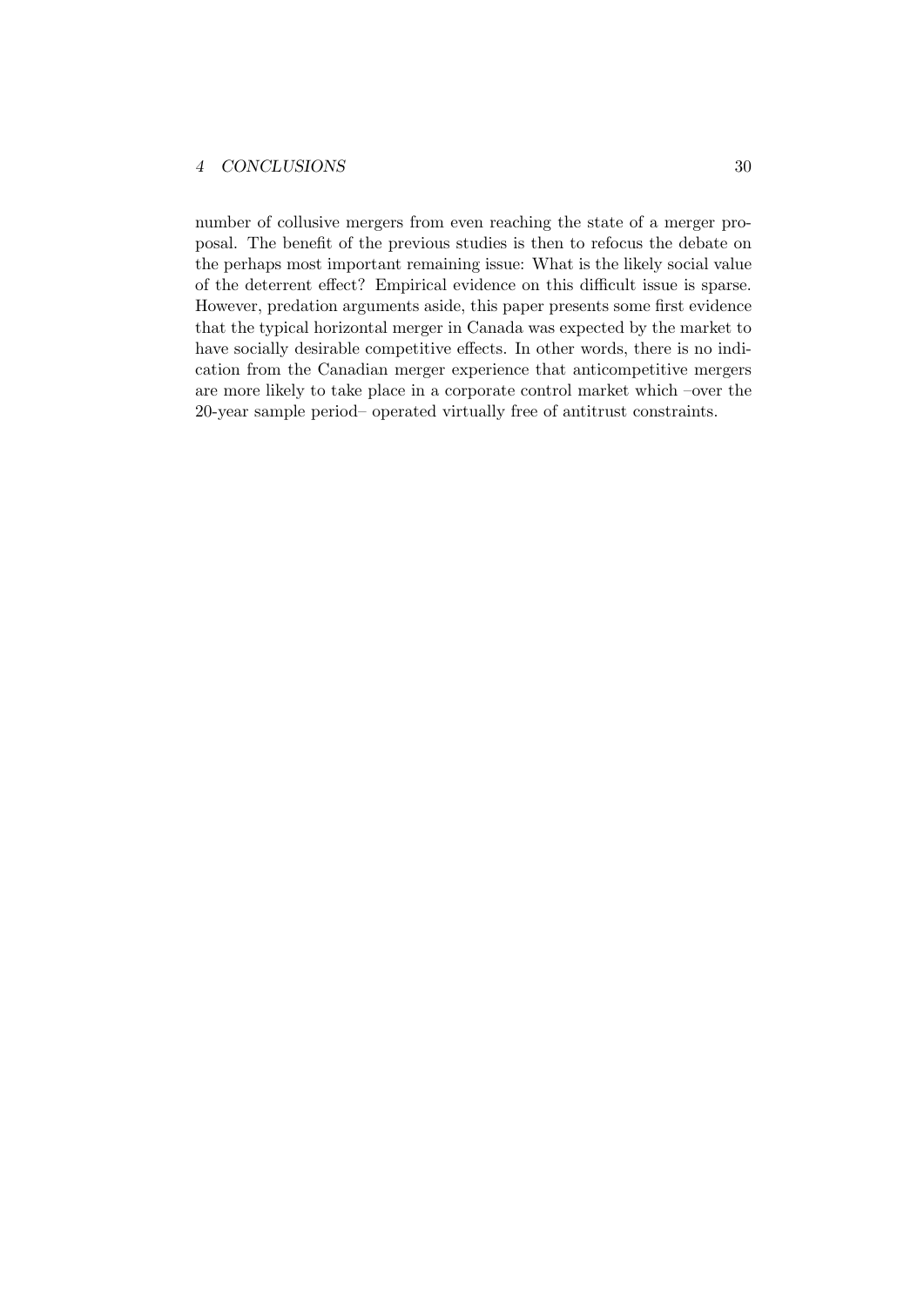#### References

- Bain, J.S, 1951, Relation of profit rate to industry concentration: American manufacturing, 1936-1940, Quarterly Journal of Economics 65, 293-324.
- Brozen, Y., 1970, The antitrust task force deconcentration recommendation, Journal of Law and Economics 13, 279-292.
- Carter, J.R., 1978, Collusion, efficiency, and antitrust, Journal of Law and Economics 21, 435-444.
- Cournot, A.A., [1838] 1927, Researches into the mathematical principles of the theory of wealth, (New York: Macmillan).
- Demsetz, H., 1973, Industry structure, market rivalry, and public policy, Journal of Law and Economics 16, 1-9.
- Eckbo, B.E., 1983, Horizontal mergers, collusion, and stockholder wealth, Journal of Financial Economics 11, 241-273.
- Eckbo, B.E., 1985, Mergers and the market concentration doctrine: Evidence from the capital market, Journal of Business 58, 325-349.
- Eckbo, B.E., 1986, Mergers and the market for corporate control: The Canadian evidence, Canadian Journal of Economics 19, 236-260.
- Eckbo, B.E., 1988, The market for corporate control: Policy issues and capital market evidence, forthcoming in R.S. Khemani, D. Shapiro, and W.T. Stanbury, (eds.), Mergers, Corporate Concentration and Corporate Power in Canada, (The Institute for Research and Public Policy, Montreal).
- Eckbo, B.E. and P. Wier, 1985, Antimerger policy under the Hart-Scott-Rodino Act: A reexamination of the market power hypothesis, Journal of Law and Economics 28, 119-149.
- Fama, E.F., 1976, Foundations of Finance, Basic Books.
- McGee, J.S., 1971, In Defense of Industrial Concentration
- McGee, J.S, 1980, Predatory pricing revisited, Journal of Law and Economics 23, 289-330.